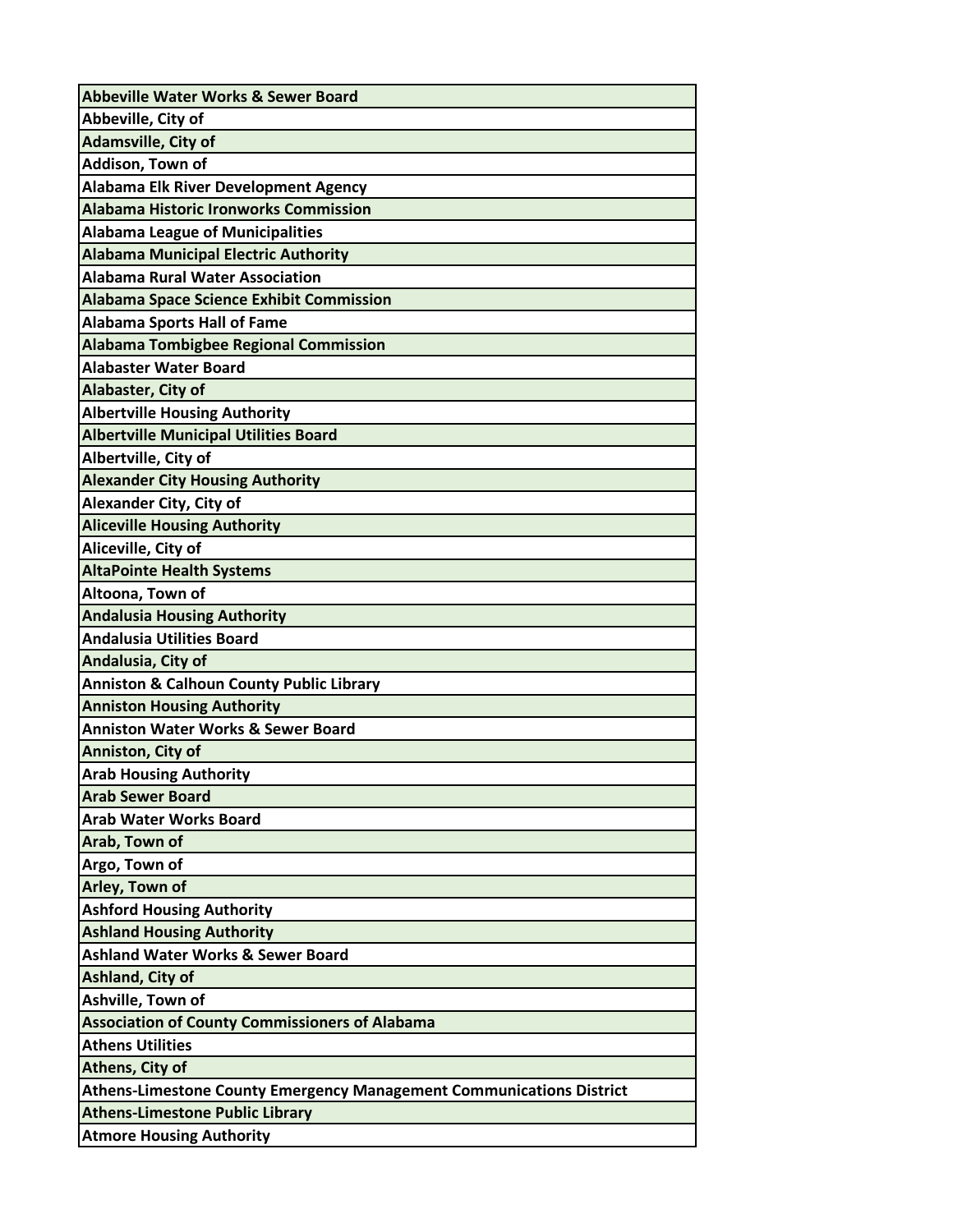| Atmore, City of                                                   |
|-------------------------------------------------------------------|
| <b>Attalla Housing Authority</b>                                  |
| <b>Attalla Water Works Board</b>                                  |
| Attalla, City of                                                  |
| <b>Auburn Housing Authority</b>                                   |
| <b>Auburn University Cooperative Extension Service.</b>           |
| <b>Auburn Water Works Board</b>                                   |
| Auburn, City of                                                   |
| <b>Autauga County Commission</b>                                  |
| <b>Autauga County Emergency Management Communication District</b> |
| <b>Autauga County Water Authority</b>                             |
| <b>Autauga-Prattville Public Library</b>                          |
| <b>B. B. Comer Memorial Library</b>                               |
| <b>Bakerhill Water Authority</b>                                  |
| <b>Bakerhill, Town of</b>                                         |
| <b>Baldwin County Commission</b>                                  |
| <b>Baldwin County Emergency Communication District</b>            |
| <b>Baldwin County Sheriff's Office</b>                            |
| <b>Baldwin County Soil &amp; Water Conservation District</b>      |
| <b>Barbour County Commission</b>                                  |
| <b>Barbour County E911</b>                                        |
| <b>Bay Minette Housing Authority</b>                              |
| <b>Bay Minette, City of</b>                                       |
| <b>Bayou La Batre Housing Authority</b>                           |
| <b>Bayou La Batre Utilities Board</b>                             |
| <b>Bayou La Batre, City of</b>                                    |
| <b>Bear Creek Development Authority</b>                           |
| <b>Bear Creek, Town of</b>                                        |
| <b>Beauregard Water Authority</b>                                 |
| Berry, Town of                                                    |
| Bessemer, City of                                                 |
| <b>Beulah Utilities District</b>                                  |
| <b>Bibb County Commission</b>                                     |
| <b>Bibb County Emergency Management Communication District</b>    |
| <b>Big Wills Water Authority</b>                                  |
| <b>Birmingham Racing Commission</b>                               |
| <b>Birmingham Regional Planning Commission</b>                    |
| <b>Birmingport Fire District</b>                                  |
| <b>Black Warrior Solid Waste Disposal Authority</b>               |
| <b>Blount County Commission</b>                                   |
| <b>Blount County Communications District</b>                      |
| <b>Blount County Industrial Development Board</b>                 |
| <b>Blount County Water Authority</b>                              |
| <b>Blountsville Utility Board</b>                                 |
| <b>Blountsville, Town of</b>                                      |
| <b>Boaz Board of Water &amp; Sewer Commissioners</b>              |
| Boaz, City of                                                     |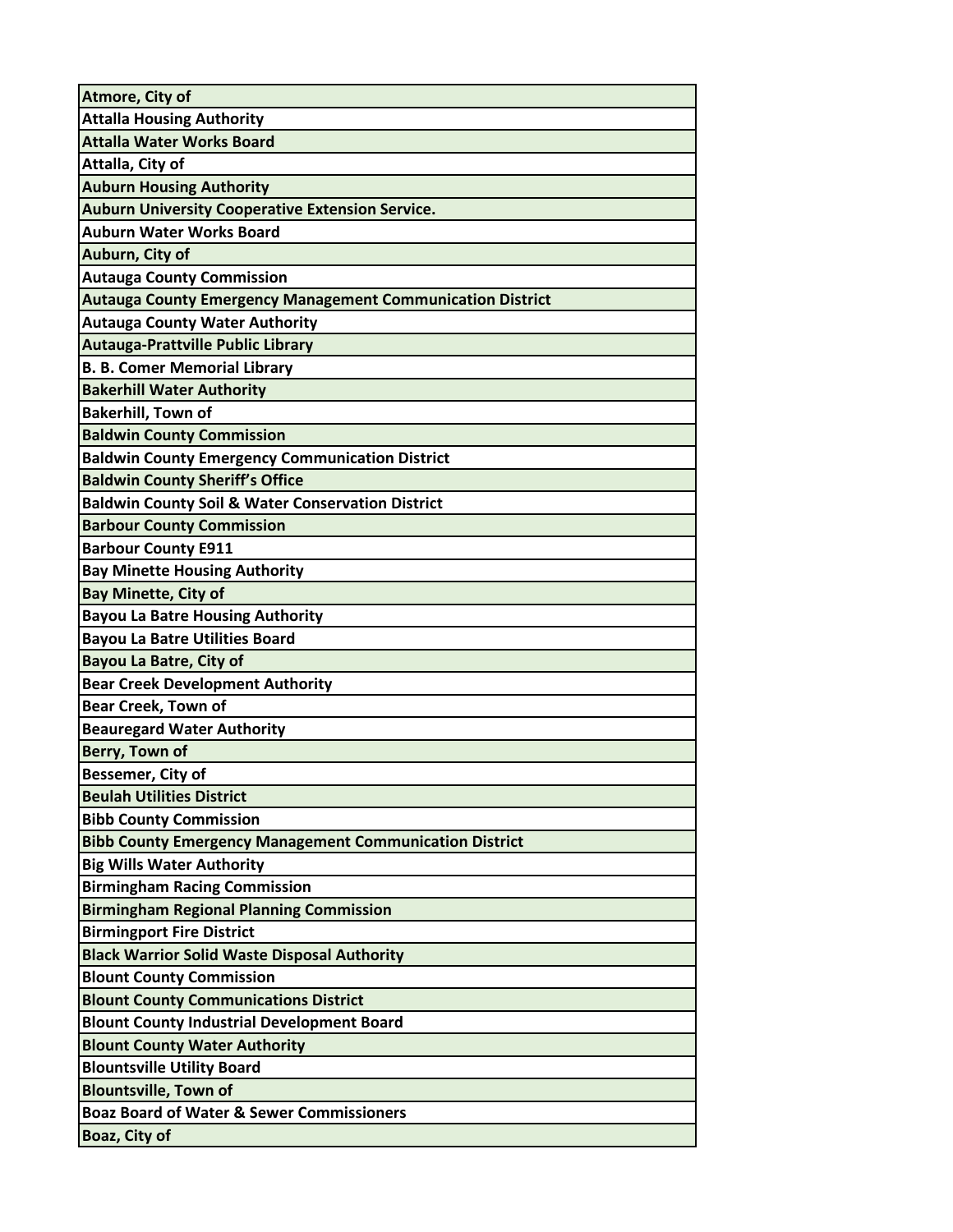| <b>Boldo Water &amp; Fire Protection Authority</b>                     |
|------------------------------------------------------------------------|
| <b>Boston Housing Authority</b>                                        |
| <b>Brantley Housing Authority</b>                                      |
| <b>Brent Housing Authority</b>                                         |
| <b>Brent, City of</b>                                                  |
| <b>Brewton Housing Authority</b>                                       |
| <b>Brewton, City of</b>                                                |
| <b>Bridgeport Housing Authority</b>                                    |
| <b>Bridgeport Utilities Board</b>                                      |
| <b>Bridgeport, City of</b>                                             |
| <b>Brilliant, Town of</b>                                              |
| <b>Brookwood, Town of</b>                                              |
| <b>Brundidge, City of</b>                                              |
| <b>Buhl-Elrod-Holman Water Authority</b>                               |
| <b>Bullock County Commission</b>                                       |
| <b>Butler County Commission</b>                                        |
| <b>Butler County Emergency Communication District</b>                  |
| <b>Butler, City of</b>                                                 |
| <b>Cahaba Center for Mental Health &amp; Mental Retardation</b>        |
| <b>Cahaba Valley Fire &amp; Emergency Medical Rescue District</b>      |
| Calera, City of                                                        |
| <b>Calhoun County 9-1-1 District</b>                                   |
| <b>Calhoun County Commission</b>                                       |
| <b>Calhoun County Community Punishment &amp; Corrections Authority</b> |
| <b>Calhoun County Economic Development Council</b>                     |
| <b>Calhoun County Water &amp; Fire Protection Authority</b>            |
| Camden, City of                                                        |
| Camp Hill, City of                                                     |
| <b>Carbon Hill Utilities Board</b>                                     |
| Carbon Hill, City of                                                   |
| <b>Carl Elliott Regional Library</b>                                   |
| <b>Carroll's Creek Water Authority</b>                                 |
| <b>Carrollton, Town of</b>                                             |
| Castleberry, Town of                                                   |
| <b>Cedar Bluff Utilities Board &amp; Solid Waste Authority</b>         |
| <b>Cedar Bluff, Town of</b>                                            |
| <b>Center Point Fire District</b>                                      |
| <b>Center Point, City of</b>                                           |
| <b>Central Alabama Aging Consortium</b>                                |
| <b>Central Alabama Regional Planning &amp; Development Commission</b>  |
| <b>Central Alabama Youth Services</b>                                  |
| <b>Central Elmore Water &amp; Sewer Authority</b>                      |
| <b>Central Talladega County Water District</b>                         |
| <b>Centre Water Works &amp; Sewer Board</b>                            |
| Centre, City of                                                        |
| Centreville, City of                                                   |
| <b>Chambers County Commission</b>                                      |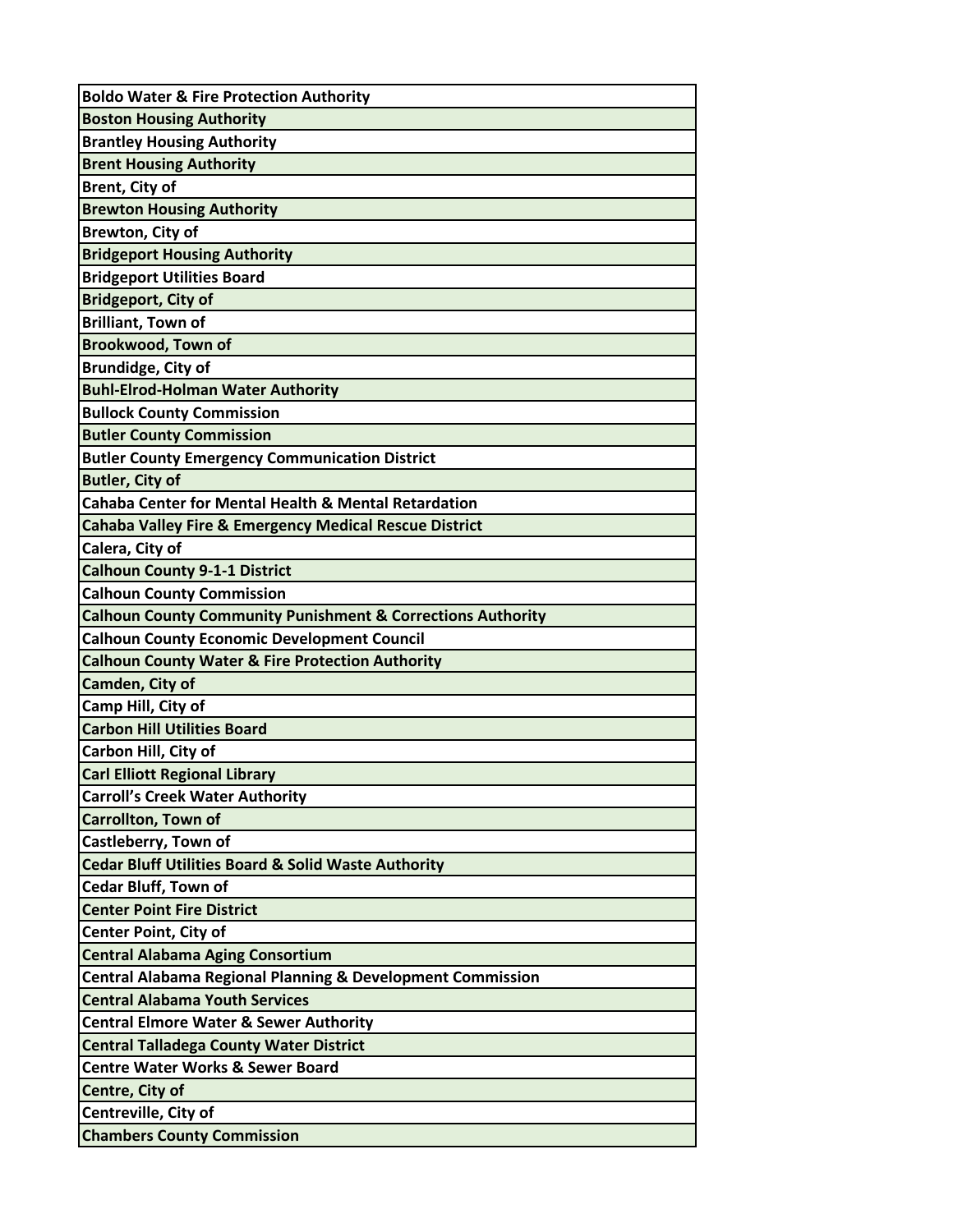| <b>Chambers County Development Authority</b>                        |
|---------------------------------------------------------------------|
| <b>Chambers County Emergency Management Communications District</b> |
| <b>Chambers County Library Board</b>                                |
| Chatom, City of                                                     |
| Chelsea, City of                                                    |
| <b>Cherokee County Commission</b>                                   |
| <b>Cherokee County Water &amp; Sewer Authority</b>                  |
| <b>Cherokee, Town of</b>                                            |
| <b>Chickasaw Housing Authority</b>                                  |
| <b>Chickasaw Utilities Board</b>                                    |
| Chickasaw, Town of                                                  |
| <b>Childersburg Water Works, Sewer &amp; Gas Board</b>              |
| Childersburg, City of                                               |
| <b>Chilton County Commission</b>                                    |
| <b>Chilton County Soil &amp; Water Conservation District</b>        |
| <b>Chilton Water Authority</b>                                      |
| <b>Chilton/Clanton Public Library</b>                               |
| <b>Chilton-Shelby Mental Health Center</b>                          |
| <b>Choctaw County Emergency Communications District</b>             |
| <b>Cindy Haber Center</b>                                           |
| <b>Citizenship Trust American Village</b>                           |
| <b>Citronelle</b>                                                   |
| <b>Clanton Housing Authority</b>                                    |
| <b>Clanton Water Works &amp; Sewer Board</b>                        |
| Clanton, City of                                                    |
| <b>Clarke County Commission</b>                                     |
| <b>Clarke County Soil &amp; Water Conservation District</b>         |
| <b>Clarke-Mobile Counties Gas District</b>                          |
| <b>Clay County Commission</b>                                       |
| <b>Clay County E911</b>                                             |
| <b>Clay County Water Authority</b>                                  |
| <b>Clayton Housing Authority</b>                                    |
| <b>Clayton Water Works &amp; Sewer Board</b>                        |
| Clayton, City of                                                    |
| <b>Cleburne County Commission</b>                                   |
| <b>Cleveland, Town of</b>                                           |
| <b>Coaling Water Authority</b>                                      |
| Coaling, Town of                                                    |
| <b>Coffee County Commission</b>                                     |
| <b>Coffee County Water Authority</b>                                |
| <b>Coffeeville, Town of</b>                                         |
| <b>Coker Water Authority</b>                                        |
| <b>Colbert County Commission</b>                                    |
| <b>Colbert County Emergency Management Communications District</b>  |
| <b>Colbert County Tourism &amp; Convention Bureau</b>               |
| <b>Collinsville Water Works &amp; Sewer Board</b>                   |
| Collinsville, City of                                               |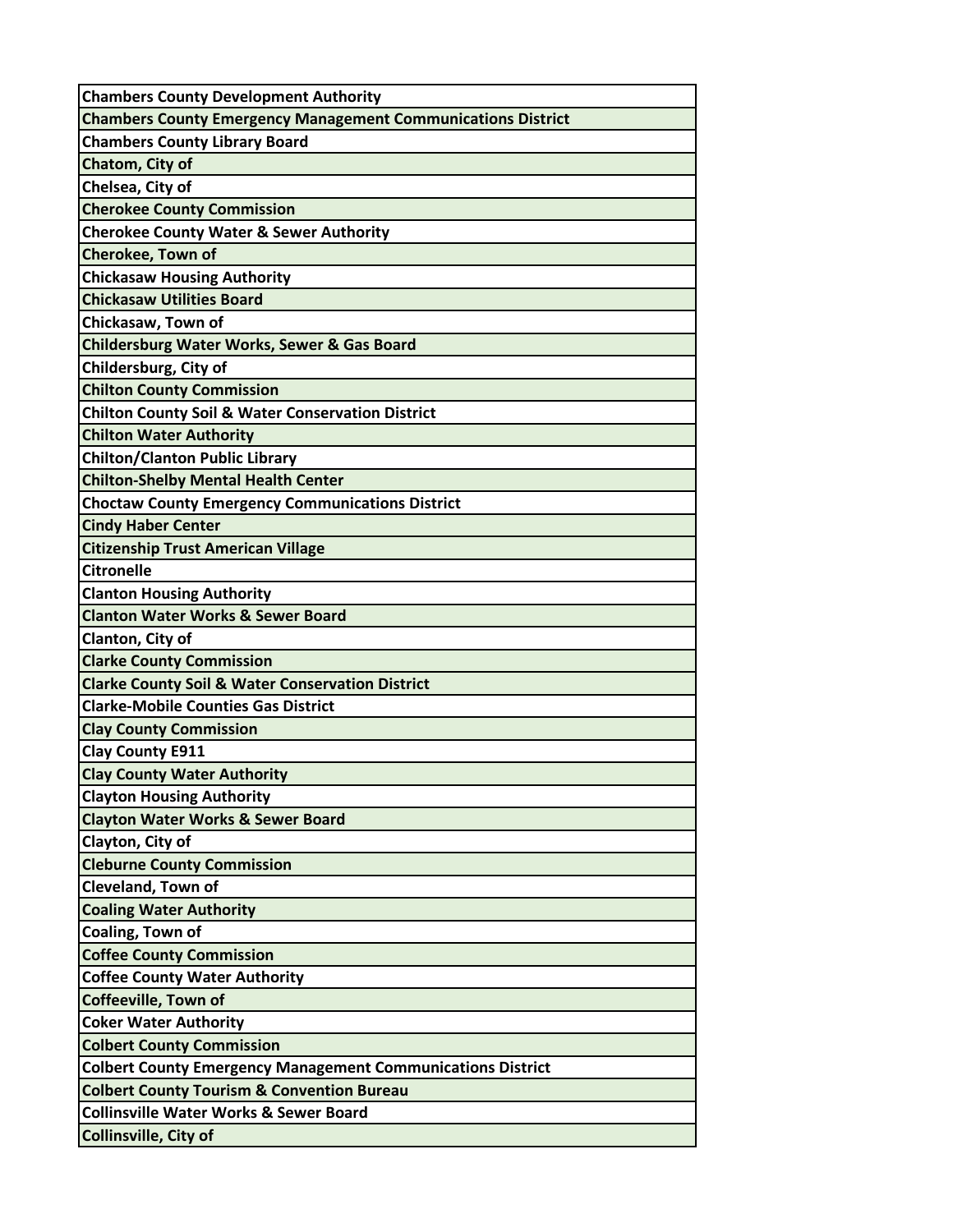| Columbia, Town of                                             |
|---------------------------------------------------------------|
| <b>Columbiana Housing Authority</b>                           |
| <b>Columbiana Water Works Board</b>                           |
| Columbiana, Town of                                           |
| <b>Concord Fire District</b>                                  |
| <b>Conecuh County Commission</b>                              |
| <b>Conecuh County E911</b>                                    |
| <b>Conecuh County Soil &amp; Water Conservation District</b>  |
| <b>Cook Springs Water Authority</b>                           |
| <b>Cooperative District for Northeast Alabama Gas</b>         |
| <b>Coosa County Commission</b>                                |
| <b>Coosa County Emergency Communication Management Board</b>  |
| <b>Coosa Valley Youth Services</b>                            |
| Coosada, Town of                                              |
| <b>Cordova Housing Authority</b>                              |
| <b>Cordova Water &amp; Gas Board</b>                          |
| Cordova, City of                                              |
| <b>Cottonwood Housing Authority</b>                           |
| <b>Cottonwood, City of</b>                                    |
| <b>Courtland, Town of</b>                                     |
| <b>Covington County Commission</b>                            |
| <b>Covington County E911 Board</b>                            |
| <b>Covington County Water Authority</b>                       |
| Cowarts, Town of                                              |
| <b>Crenshaw County Commission</b>                             |
| <b>Crenshaw County Emergency Communications District</b>      |
| Creola, City of                                               |
| <b>Crossville Water Works Board</b>                           |
| Crossville, Town of                                           |
| Cuba, Town of                                                 |
| <b>Cullman County Center for the Developmentally Disabled</b> |
| <b>Cullman County Commission</b>                              |
| <b>Cullman County E-911</b>                                   |
| <b>Cullman Power Board</b>                                    |
| Cullman, City of                                              |
| <b>Cullman-Jefferson Counties Gas District</b>                |
| <b>Cumberland Mountain Water Authority</b>                    |
| <b>Curry Water Authority</b>                                  |
| <b>CWM Water Authority</b>                                    |
| <b>Dadeville Housing Authority</b>                            |
| Dadeville Water Supply & Gas Board                            |
| Dadeville, City of                                            |
| Dadeville, Waterworks and Sewer Board of                      |
| <b>Dale County Commission</b>                                 |
| <b>Dale County Water Authority</b>                            |
| <b>Daleville Housing Authority</b>                            |
| Daleville, City of                                            |
|                                                               |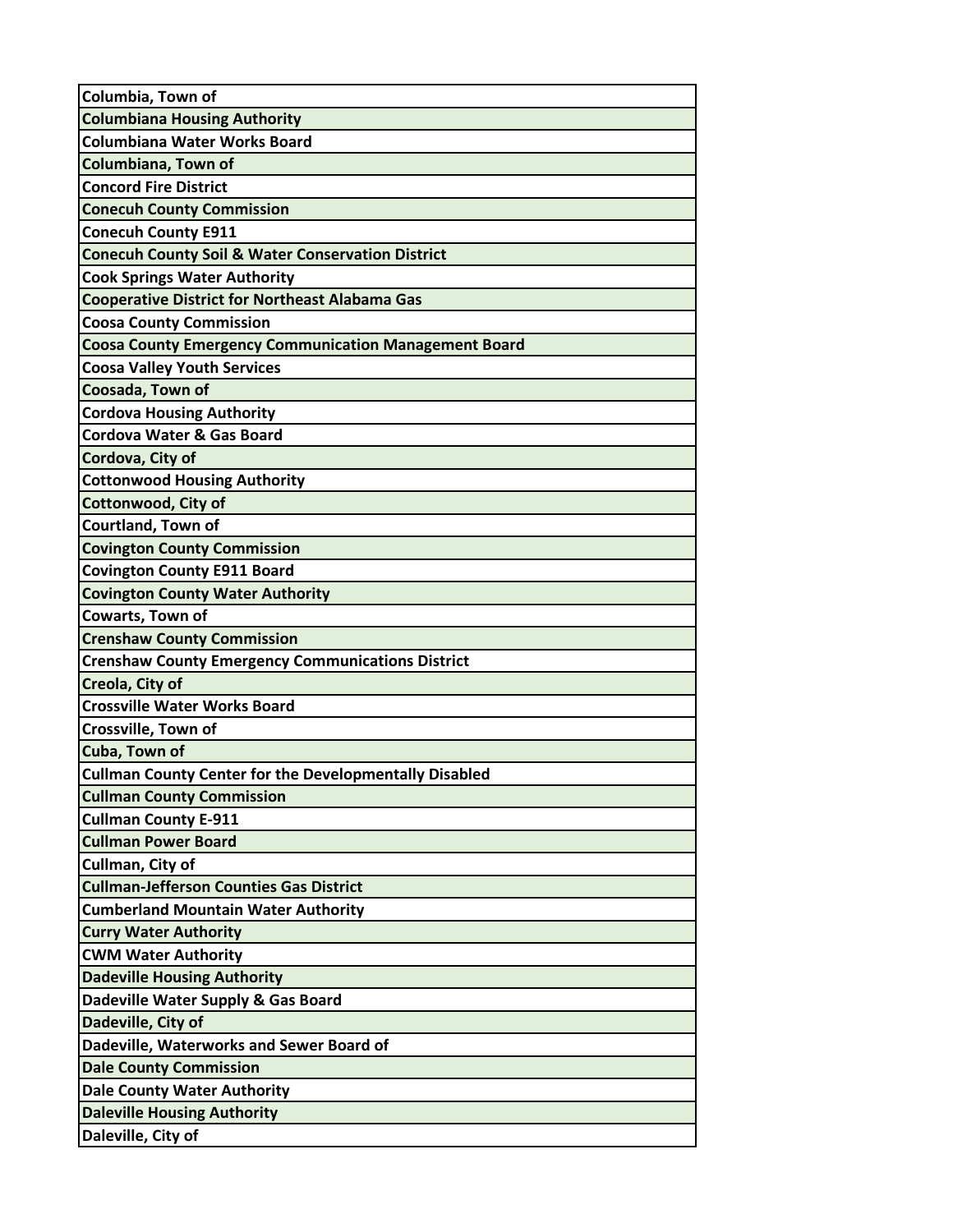| <b>Dallas County Commission</b>                                          |
|--------------------------------------------------------------------------|
| <b>Dallas County Water &amp; Sewer Authority</b>                         |
| <b>Daphne Utilities Board</b>                                            |
| Daphne, City of                                                          |
| Dauphin Island Water & Sewer Authority                                   |
| Dauphin Island, Town of                                                  |
| <b>Decatur Utilities</b>                                                 |
| Decatur, City of                                                         |
| <b>DeKalb County Commission</b>                                          |
| <b>DeKalb County Economic Development Authority</b>                      |
| <b>DeKalb County Emergency Communications District</b>                   |
| <b>DeKalb County Hospital Association</b>                                |
| <b>DeKalb County Mental Retardation Board</b>                            |
| <b>DeKalb-Cherokee Counties Gas District</b>                             |
| DeKalb-Jackson Water Supply District Board                               |
| <b>Demopolis Housing Authority</b>                                       |
| Demopolis Water Works & Sewer Board                                      |
| Demopolis, City of                                                       |
| Dora Waterworks & Gas Board                                              |
| Dora, City of                                                            |
| Dothan, City of                                                          |
| <b>Dothan-Houston County Communications District</b>                     |
| <b>Dothan-Houston County Intellectual Disabilities Board</b>             |
| <b>Double Springs Water Works Board</b>                                  |
| <b>Double Springs, Town of</b>                                           |
| <b>Douglas Water Authority</b>                                           |
| Douglas, Town of                                                         |
| Dutton, Town of                                                          |
| East Alabama Mental Health-Mental Retardation Board                      |
| <b>East Alabama Regional Planning &amp; Development Commission</b>       |
| East Alabama Water, Sewer & Fire Protection District                     |
| <b>East Brewton Water Works &amp; Sewer Board</b>                        |
| <b>East Brewton, City of</b>                                             |
| <b>East Central Alabama Gas District</b>                                 |
| <b>East Central Baldwin County Water &amp; Fire Protection Authority</b> |
| <b>East Lauderdale County Water &amp; Fire Protection Authority</b>      |
| <b>Eclectic, Town of</b>                                                 |
| <b>Elba Water &amp; Electric Board</b>                                   |
| Elba, City of                                                            |
| Elberta, City of                                                         |
| <b>Electric Cities of Alabama</b>                                        |
| <b>Elmore County Commission</b>                                          |
| <b>Elmore County Emergency Communications District</b>                   |
| <b>Elmore Water &amp; Sewer Authority</b>                                |
| <b>Enterprise Housing Authority</b>                                      |
| <b>Enterprise Water Works Board</b>                                      |
| <b>Enterprise, City of</b>                                               |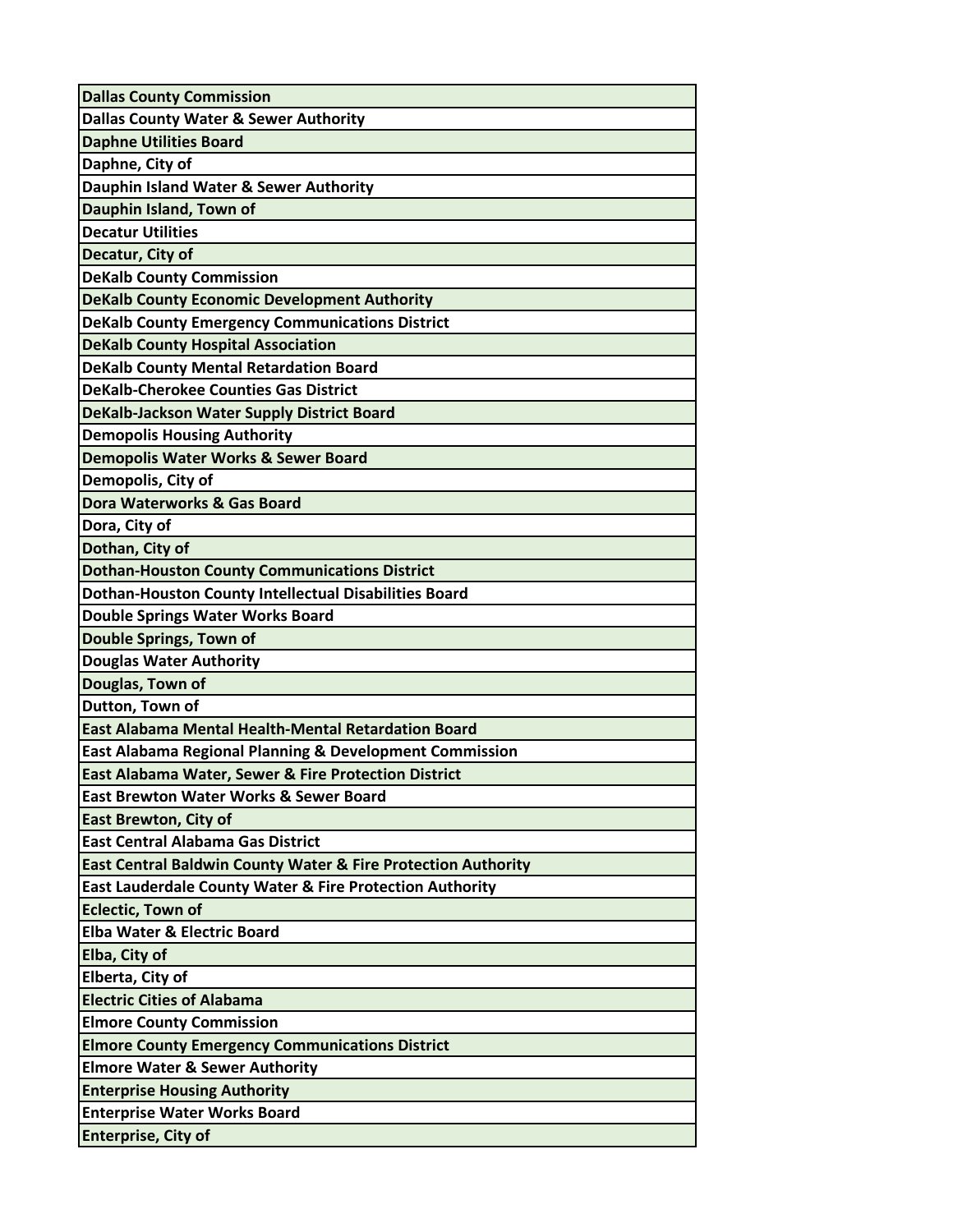| <b>Ernest F. Ladd Memorial Stadium</b>                        |
|---------------------------------------------------------------|
| <b>Escambia County Commission</b>                             |
| <b>Escambia County Cooperative Library System</b>             |
| <b>Escambia County Emergency Communications District</b>      |
| <b>Etowah County Commission</b>                               |
| <b>Etowah County Communications District</b>                  |
| <b>Etowah County Community Corrections</b>                    |
| <b>Etowah County Tourism Board</b>                            |
| <b>Etowah Solid Waste Disposal Authority</b>                  |
| <b>Eufaula Housing Authority</b>                              |
| Eufaula Water Works & Sewer Board                             |
| Eufaula, City of                                              |
| Eutaw, City of                                                |
| <b>Evergreen Housing Authority</b>                            |
| Evergreen, City of                                            |
| <b>Excel, Town of</b>                                         |
| Fairfield, City of                                            |
| <b>Fairhope Public Library</b>                                |
| Fairhope, City of                                             |
| <b>Falkville, Town of</b>                                     |
| <b>Fayette County Commission</b>                              |
| <b>Fayette County E911 District</b>                           |
| <b>Fayette County Water Authority</b>                         |
| <b>Fayette Gas Board</b>                                      |
| <b>Fayette Housing Authority</b>                              |
| <b>Fayette Water Works Board</b>                              |
| Fayette, City of                                              |
| <b>Fayetteville Water Authority</b>                           |
| <b>Five Star Water Supply District</b>                        |
| <b>Flomaton, Town of</b>                                      |
| <b>Florence Housing Authority</b>                             |
| <b>Florence Lauderdale Port Authority</b>                     |
| <b>Florence/Lauderdale Tourism Board</b>                      |
| <b>Foley Utilities Board</b>                                  |
| Foley, City of                                                |
| <b>Forestdale Fire District</b>                               |
| <b>Fort Deposit Water Works &amp; Sewer Board</b>             |
| <b>Fort Deposit, Town of</b>                                  |
| <b>Fort Payne Housing Authority</b>                           |
| <b>Fort Payne Improvement Authority</b>                       |
| <b>Fort Payne Water Works Board</b>                           |
| <b>Fort Payne, City of</b>                                    |
| <b>Fosters-Ralph Water Authority</b>                          |
| <b>Franklin County Commission</b>                             |
| <b>Franklin County Soil &amp; Water Conservation District</b> |
| <b>Franklin County Water Service Authority</b>                |
| Frisco City, Town of                                          |
|                                                               |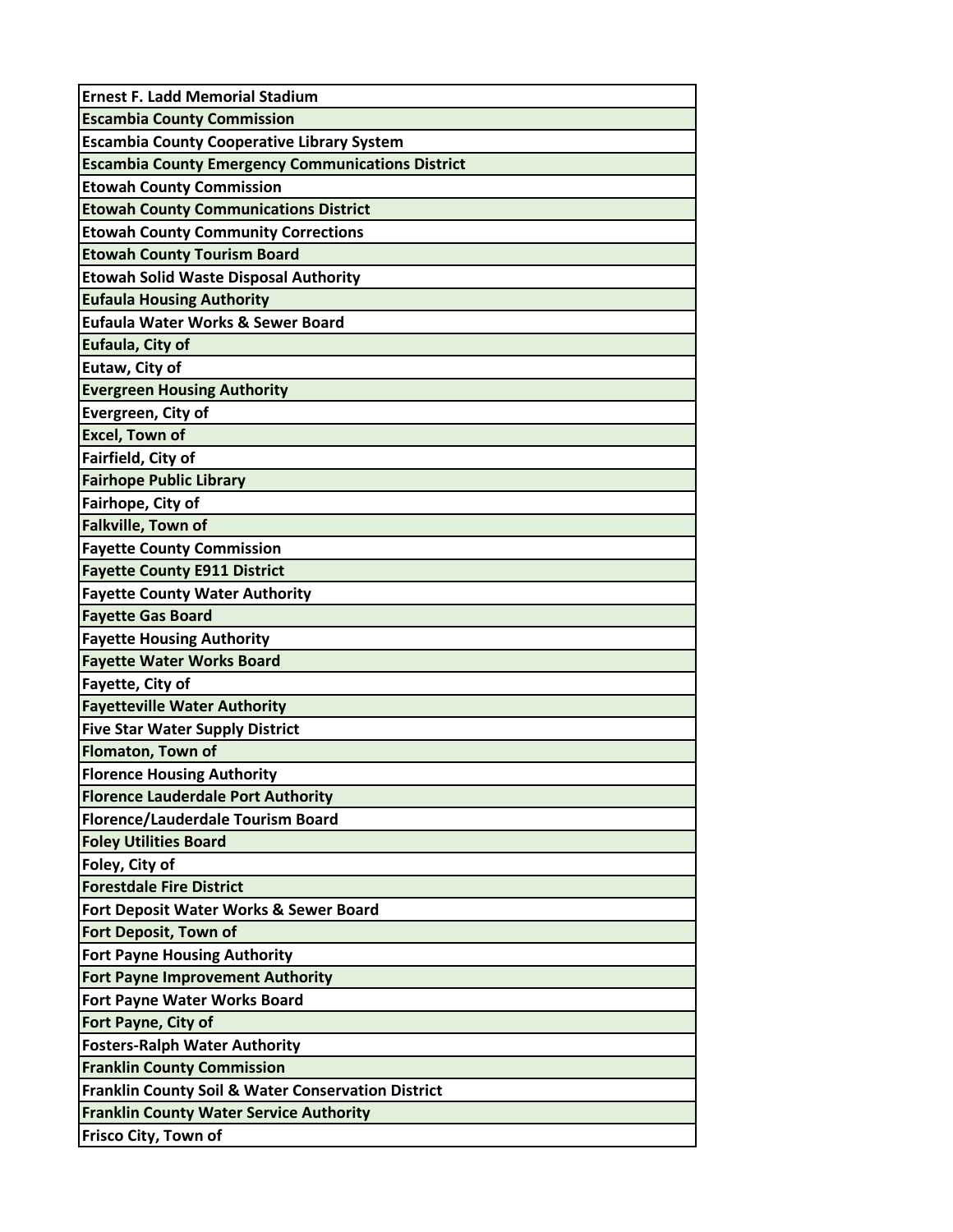| <b>Fultondale Gas Board</b>                                       |
|-------------------------------------------------------------------|
| <b>Fultondale, Town of</b>                                        |
| Fyffe, Town of                                                    |
| <b>Gadsden Water Works &amp; Sewer Board</b>                      |
| Gadsden, City of                                                  |
| Gantt, Town of                                                    |
| <b>Garden City, Town of</b>                                       |
| Gardendale, City of                                               |
| <b>Geneva County Commission</b>                                   |
| <b>Geneva County E911</b>                                         |
| <b>Geneva Water Works &amp; Sewer Board</b>                       |
| Geneva, City of                                                   |
| <b>Georgiana Housing Authority</b>                                |
| Georgiana, City of                                                |
| <b>Geraldine, Town of</b>                                         |
| <b>Gilbertown Utilities Board</b>                                 |
| Gilbertown, Town of                                               |
| <b>Glencoe Water &amp; Sewer Board</b>                            |
| Glencoe, City of                                                  |
| Good Hope, City of                                                |
| <b>Goodwater Works and Sewer Board</b>                            |
| Goodwater, City of                                                |
| Gordo, City of                                                    |
| <b>Governmental Utility Services Corporation of Moody</b>         |
|                                                                   |
| Governmental Utility Services Corporation of the City of Bessemer |
| <b>Grant, Town of</b>                                             |
| <b>Graysville Public Library</b>                                  |
| Graysville, City of                                               |
| <b>Greater Etowah Mental Retardation 310 Board</b>                |
| <b>Greene County Ambulance Service</b>                            |
| <b>Greene County Commission</b>                                   |
| <b>Greene County E911 Communication District</b>                  |
| <b>Greene County Hospital &amp; Nursing Home</b>                  |
| <b>Greene County Housing Authority</b>                            |
| <b>Greene County Industrial Development Authority</b>             |
| <b>Greene County Racing Commission</b>                            |
| <b>Greenhill Water &amp; Fire Protection Authority</b>            |
| <b>Greensboro Housing Authority</b>                               |
| Greensboro, City of                                               |
| <b>Greenville Housing Authority</b>                               |
| <b>Greenville Water Works &amp; Sewer Board</b>                   |
| Greenville, City of                                               |
| Grove Hill, City of                                               |
| <b>Guin Housing Authority</b>                                     |
| <b>Guin Water Works &amp; Sewer Board</b>                         |
| Guin, City of<br><b>Gulf Shores Utilities Board</b>               |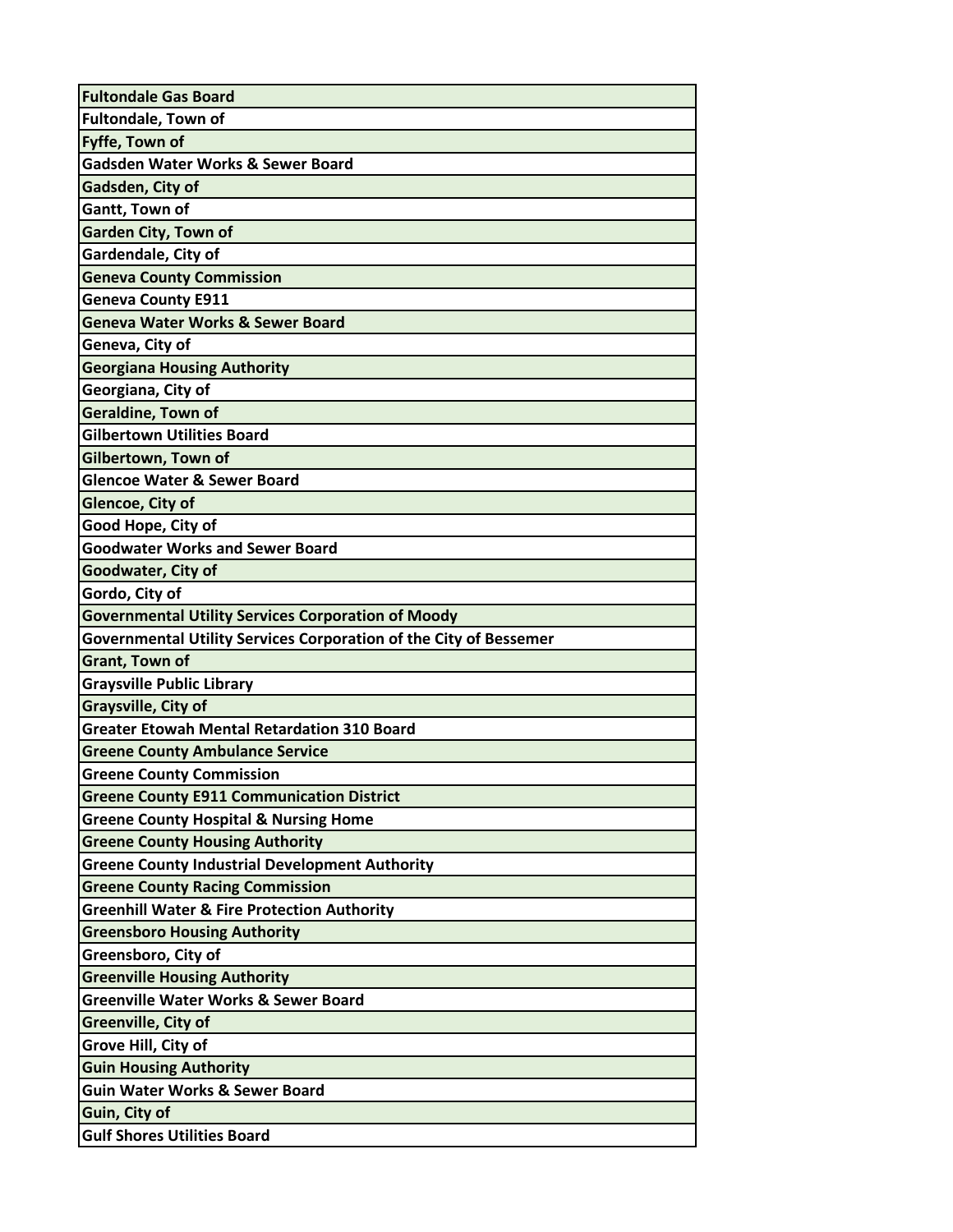| <b>Guntersville Electric Board</b><br><b>Guntersville Housing Authority</b><br><b>Guntersville Water Works &amp; Sewer Board</b><br><b>Guntersville, City of</b><br>Gurley, Town of<br><b>Hackleburg Housing Authority</b><br><b>Hackleburg Water Board</b><br><b>Hackleburg, Town of</b><br><b>Hackneyville Water &amp; Fire Protection Authority</b><br><b>Hale County Commission</b><br><b>Hale County Emergency Medical Service</b><br><b>Hale County Soil &amp; Water Conservation District</b><br>Haleyville, City of<br><b>Hamilton Housing Authority</b><br>Hamilton, City of<br>Hammondville, City of<br><b>Hanceville Water Works &amp; Sewer Board</b><br>Hanceville, City of<br>Harpersville, Town of<br>Hartford, City of<br><b>Hartselle Utilities Board</b><br>Hartselle, City of<br>Hartselle, Housing Authority of the City of<br>Harvest-Monrovia Water, Sewer & Fire Protection Authority<br>Hayden, Town of<br>Hayneville, City of<br><b>Headland Housing Authority</b><br><b>Headland, City of</b><br><b>Heflin Water Works &amp; Sewer Board</b><br>Heflin, City of<br><b>Helena Utilities Board</b><br>Helena, City of<br>Henagar, City of<br><b>Henry County Commission</b><br><b>Henry County Water Authority</b><br><b>Highland Health Systems</b><br><b>Highland Water Authority</b><br>Hillsboro, Town of<br><b>Historic Blakeley Authority</b><br><b>Hodges, Town of</b><br><b>Hokes Bluff Water Board</b><br><b>Hokes Bluff, Town of</b><br><b>Holly Pond, Town of</b><br>Hollywood, Town of<br>Homewood, City of<br>Hoover, City of | <b>Gulf Shores, City of</b> |
|--------------------------------------------------------------------------------------------------------------------------------------------------------------------------------------------------------------------------------------------------------------------------------------------------------------------------------------------------------------------------------------------------------------------------------------------------------------------------------------------------------------------------------------------------------------------------------------------------------------------------------------------------------------------------------------------------------------------------------------------------------------------------------------------------------------------------------------------------------------------------------------------------------------------------------------------------------------------------------------------------------------------------------------------------------------------------------------------------------------------------------------------------------------------------------------------------------------------------------------------------------------------------------------------------------------------------------------------------------------------------------------------------------------------------------------------------------------------------------------------------------------------------------------------------------------------|-----------------------------|
|                                                                                                                                                                                                                                                                                                                                                                                                                                                                                                                                                                                                                                                                                                                                                                                                                                                                                                                                                                                                                                                                                                                                                                                                                                                                                                                                                                                                                                                                                                                                                                    |                             |
|                                                                                                                                                                                                                                                                                                                                                                                                                                                                                                                                                                                                                                                                                                                                                                                                                                                                                                                                                                                                                                                                                                                                                                                                                                                                                                                                                                                                                                                                                                                                                                    |                             |
|                                                                                                                                                                                                                                                                                                                                                                                                                                                                                                                                                                                                                                                                                                                                                                                                                                                                                                                                                                                                                                                                                                                                                                                                                                                                                                                                                                                                                                                                                                                                                                    |                             |
|                                                                                                                                                                                                                                                                                                                                                                                                                                                                                                                                                                                                                                                                                                                                                                                                                                                                                                                                                                                                                                                                                                                                                                                                                                                                                                                                                                                                                                                                                                                                                                    |                             |
|                                                                                                                                                                                                                                                                                                                                                                                                                                                                                                                                                                                                                                                                                                                                                                                                                                                                                                                                                                                                                                                                                                                                                                                                                                                                                                                                                                                                                                                                                                                                                                    |                             |
|                                                                                                                                                                                                                                                                                                                                                                                                                                                                                                                                                                                                                                                                                                                                                                                                                                                                                                                                                                                                                                                                                                                                                                                                                                                                                                                                                                                                                                                                                                                                                                    |                             |
|                                                                                                                                                                                                                                                                                                                                                                                                                                                                                                                                                                                                                                                                                                                                                                                                                                                                                                                                                                                                                                                                                                                                                                                                                                                                                                                                                                                                                                                                                                                                                                    |                             |
|                                                                                                                                                                                                                                                                                                                                                                                                                                                                                                                                                                                                                                                                                                                                                                                                                                                                                                                                                                                                                                                                                                                                                                                                                                                                                                                                                                                                                                                                                                                                                                    |                             |
|                                                                                                                                                                                                                                                                                                                                                                                                                                                                                                                                                                                                                                                                                                                                                                                                                                                                                                                                                                                                                                                                                                                                                                                                                                                                                                                                                                                                                                                                                                                                                                    |                             |
|                                                                                                                                                                                                                                                                                                                                                                                                                                                                                                                                                                                                                                                                                                                                                                                                                                                                                                                                                                                                                                                                                                                                                                                                                                                                                                                                                                                                                                                                                                                                                                    |                             |
|                                                                                                                                                                                                                                                                                                                                                                                                                                                                                                                                                                                                                                                                                                                                                                                                                                                                                                                                                                                                                                                                                                                                                                                                                                                                                                                                                                                                                                                                                                                                                                    |                             |
|                                                                                                                                                                                                                                                                                                                                                                                                                                                                                                                                                                                                                                                                                                                                                                                                                                                                                                                                                                                                                                                                                                                                                                                                                                                                                                                                                                                                                                                                                                                                                                    |                             |
|                                                                                                                                                                                                                                                                                                                                                                                                                                                                                                                                                                                                                                                                                                                                                                                                                                                                                                                                                                                                                                                                                                                                                                                                                                                                                                                                                                                                                                                                                                                                                                    |                             |
|                                                                                                                                                                                                                                                                                                                                                                                                                                                                                                                                                                                                                                                                                                                                                                                                                                                                                                                                                                                                                                                                                                                                                                                                                                                                                                                                                                                                                                                                                                                                                                    |                             |
|                                                                                                                                                                                                                                                                                                                                                                                                                                                                                                                                                                                                                                                                                                                                                                                                                                                                                                                                                                                                                                                                                                                                                                                                                                                                                                                                                                                                                                                                                                                                                                    |                             |
|                                                                                                                                                                                                                                                                                                                                                                                                                                                                                                                                                                                                                                                                                                                                                                                                                                                                                                                                                                                                                                                                                                                                                                                                                                                                                                                                                                                                                                                                                                                                                                    |                             |
|                                                                                                                                                                                                                                                                                                                                                                                                                                                                                                                                                                                                                                                                                                                                                                                                                                                                                                                                                                                                                                                                                                                                                                                                                                                                                                                                                                                                                                                                                                                                                                    |                             |
|                                                                                                                                                                                                                                                                                                                                                                                                                                                                                                                                                                                                                                                                                                                                                                                                                                                                                                                                                                                                                                                                                                                                                                                                                                                                                                                                                                                                                                                                                                                                                                    |                             |
|                                                                                                                                                                                                                                                                                                                                                                                                                                                                                                                                                                                                                                                                                                                                                                                                                                                                                                                                                                                                                                                                                                                                                                                                                                                                                                                                                                                                                                                                                                                                                                    |                             |
|                                                                                                                                                                                                                                                                                                                                                                                                                                                                                                                                                                                                                                                                                                                                                                                                                                                                                                                                                                                                                                                                                                                                                                                                                                                                                                                                                                                                                                                                                                                                                                    |                             |
|                                                                                                                                                                                                                                                                                                                                                                                                                                                                                                                                                                                                                                                                                                                                                                                                                                                                                                                                                                                                                                                                                                                                                                                                                                                                                                                                                                                                                                                                                                                                                                    |                             |
|                                                                                                                                                                                                                                                                                                                                                                                                                                                                                                                                                                                                                                                                                                                                                                                                                                                                                                                                                                                                                                                                                                                                                                                                                                                                                                                                                                                                                                                                                                                                                                    |                             |
|                                                                                                                                                                                                                                                                                                                                                                                                                                                                                                                                                                                                                                                                                                                                                                                                                                                                                                                                                                                                                                                                                                                                                                                                                                                                                                                                                                                                                                                                                                                                                                    |                             |
|                                                                                                                                                                                                                                                                                                                                                                                                                                                                                                                                                                                                                                                                                                                                                                                                                                                                                                                                                                                                                                                                                                                                                                                                                                                                                                                                                                                                                                                                                                                                                                    |                             |
|                                                                                                                                                                                                                                                                                                                                                                                                                                                                                                                                                                                                                                                                                                                                                                                                                                                                                                                                                                                                                                                                                                                                                                                                                                                                                                                                                                                                                                                                                                                                                                    |                             |
|                                                                                                                                                                                                                                                                                                                                                                                                                                                                                                                                                                                                                                                                                                                                                                                                                                                                                                                                                                                                                                                                                                                                                                                                                                                                                                                                                                                                                                                                                                                                                                    |                             |
|                                                                                                                                                                                                                                                                                                                                                                                                                                                                                                                                                                                                                                                                                                                                                                                                                                                                                                                                                                                                                                                                                                                                                                                                                                                                                                                                                                                                                                                                                                                                                                    |                             |
|                                                                                                                                                                                                                                                                                                                                                                                                                                                                                                                                                                                                                                                                                                                                                                                                                                                                                                                                                                                                                                                                                                                                                                                                                                                                                                                                                                                                                                                                                                                                                                    |                             |
|                                                                                                                                                                                                                                                                                                                                                                                                                                                                                                                                                                                                                                                                                                                                                                                                                                                                                                                                                                                                                                                                                                                                                                                                                                                                                                                                                                                                                                                                                                                                                                    |                             |
|                                                                                                                                                                                                                                                                                                                                                                                                                                                                                                                                                                                                                                                                                                                                                                                                                                                                                                                                                                                                                                                                                                                                                                                                                                                                                                                                                                                                                                                                                                                                                                    |                             |
|                                                                                                                                                                                                                                                                                                                                                                                                                                                                                                                                                                                                                                                                                                                                                                                                                                                                                                                                                                                                                                                                                                                                                                                                                                                                                                                                                                                                                                                                                                                                                                    |                             |
|                                                                                                                                                                                                                                                                                                                                                                                                                                                                                                                                                                                                                                                                                                                                                                                                                                                                                                                                                                                                                                                                                                                                                                                                                                                                                                                                                                                                                                                                                                                                                                    |                             |
|                                                                                                                                                                                                                                                                                                                                                                                                                                                                                                                                                                                                                                                                                                                                                                                                                                                                                                                                                                                                                                                                                                                                                                                                                                                                                                                                                                                                                                                                                                                                                                    |                             |
|                                                                                                                                                                                                                                                                                                                                                                                                                                                                                                                                                                                                                                                                                                                                                                                                                                                                                                                                                                                                                                                                                                                                                                                                                                                                                                                                                                                                                                                                                                                                                                    |                             |
|                                                                                                                                                                                                                                                                                                                                                                                                                                                                                                                                                                                                                                                                                                                                                                                                                                                                                                                                                                                                                                                                                                                                                                                                                                                                                                                                                                                                                                                                                                                                                                    |                             |
|                                                                                                                                                                                                                                                                                                                                                                                                                                                                                                                                                                                                                                                                                                                                                                                                                                                                                                                                                                                                                                                                                                                                                                                                                                                                                                                                                                                                                                                                                                                                                                    |                             |
|                                                                                                                                                                                                                                                                                                                                                                                                                                                                                                                                                                                                                                                                                                                                                                                                                                                                                                                                                                                                                                                                                                                                                                                                                                                                                                                                                                                                                                                                                                                                                                    |                             |
|                                                                                                                                                                                                                                                                                                                                                                                                                                                                                                                                                                                                                                                                                                                                                                                                                                                                                                                                                                                                                                                                                                                                                                                                                                                                                                                                                                                                                                                                                                                                                                    |                             |
|                                                                                                                                                                                                                                                                                                                                                                                                                                                                                                                                                                                                                                                                                                                                                                                                                                                                                                                                                                                                                                                                                                                                                                                                                                                                                                                                                                                                                                                                                                                                                                    |                             |
|                                                                                                                                                                                                                                                                                                                                                                                                                                                                                                                                                                                                                                                                                                                                                                                                                                                                                                                                                                                                                                                                                                                                                                                                                                                                                                                                                                                                                                                                                                                                                                    |                             |
|                                                                                                                                                                                                                                                                                                                                                                                                                                                                                                                                                                                                                                                                                                                                                                                                                                                                                                                                                                                                                                                                                                                                                                                                                                                                                                                                                                                                                                                                                                                                                                    |                             |
|                                                                                                                                                                                                                                                                                                                                                                                                                                                                                                                                                                                                                                                                                                                                                                                                                                                                                                                                                                                                                                                                                                                                                                                                                                                                                                                                                                                                                                                                                                                                                                    |                             |
|                                                                                                                                                                                                                                                                                                                                                                                                                                                                                                                                                                                                                                                                                                                                                                                                                                                                                                                                                                                                                                                                                                                                                                                                                                                                                                                                                                                                                                                                                                                                                                    |                             |
|                                                                                                                                                                                                                                                                                                                                                                                                                                                                                                                                                                                                                                                                                                                                                                                                                                                                                                                                                                                                                                                                                                                                                                                                                                                                                                                                                                                                                                                                                                                                                                    |                             |
|                                                                                                                                                                                                                                                                                                                                                                                                                                                                                                                                                                                                                                                                                                                                                                                                                                                                                                                                                                                                                                                                                                                                                                                                                                                                                                                                                                                                                                                                                                                                                                    |                             |
|                                                                                                                                                                                                                                                                                                                                                                                                                                                                                                                                                                                                                                                                                                                                                                                                                                                                                                                                                                                                                                                                                                                                                                                                                                                                                                                                                                                                                                                                                                                                                                    |                             |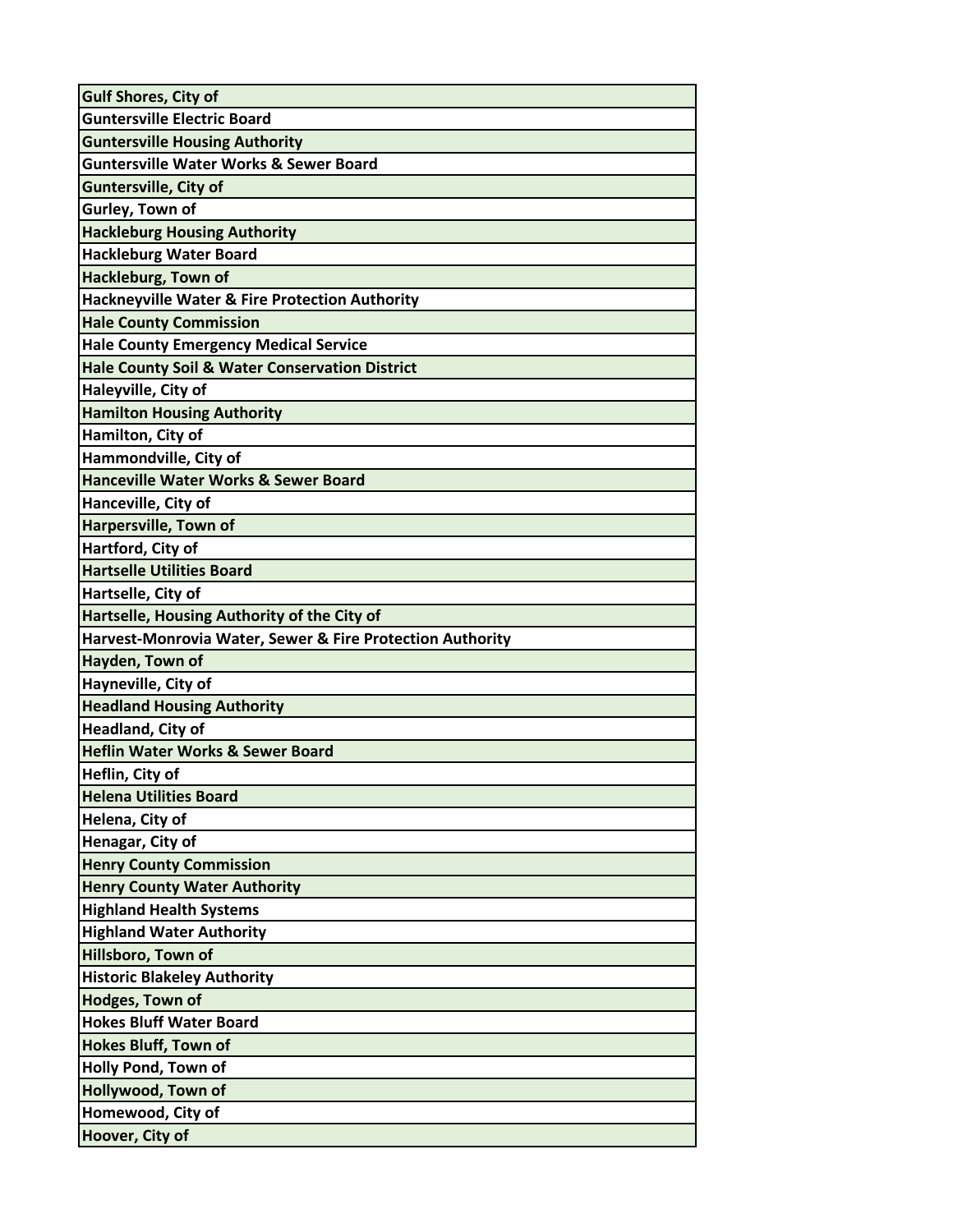| <b>Horseshoe Bend Regional Library</b>                             |
|--------------------------------------------------------------------|
| <b>Houston County Commission</b>                                   |
| <b>Houston County Soil Conservation District</b>                   |
| <b>Houston County Water Authority</b>                              |
| <b>Houston-Love Memorial Library</b>                               |
| Hueytown, City of                                                  |
| <b>Huguley Water, Sewer &amp; Fire Protection Authority</b>        |
| <b>Huntsville Electric Utilities System</b>                        |
| Huntsville Gas Utilities System                                    |
| Huntsville Solid Waste Disposal Authority                          |
| Huntsville Waterworks Utilities System                             |
| Huntsville, City of                                                |
| <b>Huntsville/Madison County Convention &amp; Visitors Bureau</b>  |
| <b>Huntsville-Madison County Airport Authority</b>                 |
| Huntsville-Madison County Marina & Port Authority                  |
| Ider, Town of                                                      |
| Indian Pines Recreational Authority                                |
| Indian Rivers Mental Health Center                                 |
| <b>International Motorsports Hall of Fame</b>                      |
| Irondale, City of                                                  |
| J. Paul Jones Hospital                                             |
| <b>Jackson County Commission</b>                                   |
| Jackson County Economic Development Authority                      |
| <b>Jackson County Emergency Management Communications District</b> |
| Jackson County Soil & Water Conservation District                  |
| <b>Jackson County Water Authority</b>                              |
| Jackson, City of                                                   |
| Jackson's Gap Water Authority                                      |
| Jackson's Gap, Town of                                             |
| Jacksonville Housing Authority                                     |
| Jacksonville Water Works, Gas & Sewer Board                        |
| Jacksonville, City of                                              |
| Jasper Waterworks & Sewer Board                                    |
| Jasper, City of                                                    |
| Jefferson County Department of Health                              |
| Jefferson County Housing Authority                                 |
| Jefferson-Blount-St. Clair Mental Health Authority                 |
| Jemison, Town of                                                   |
| Joppa, Hulaco & Ryan Water Authority                               |
| Kennedy, City of                                                   |
| Killen, City of                                                    |
| Kinsey, Town of                                                    |
| LaFayette, City of                                                 |
| <b>Lamar County Commission</b>                                     |
| <b>Lamar County Communications District</b>                        |
| Lanett, City of                                                    |
| <b>Lauderdale County Commission</b>                                |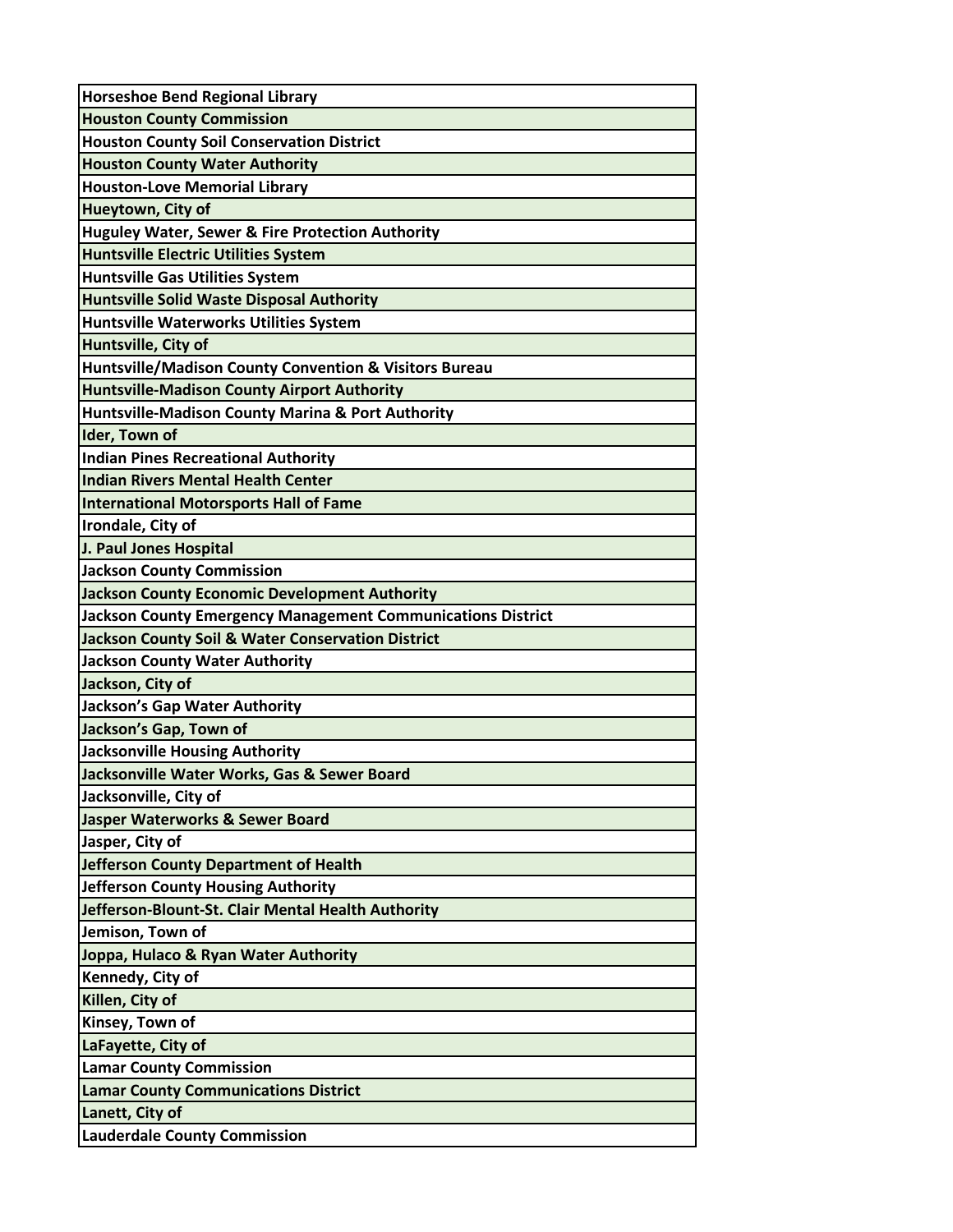| <b>Lauderdale County Community Corrections Authority</b> |
|----------------------------------------------------------|
| Lauderdale County Regional Library System                |
| <b>Lawrence County Commission</b>                        |
| Lee County Commission                                    |
| <b>Leeds Housing Authority</b>                           |
| <b>Leeds Water Works Board</b>                           |
| Leeds, City of                                           |
| Lee-Russell Council of Governments                       |
| Leesburg, Town of                                        |
| Leighton Water & Sewer Board                             |
| Leighton, Town of                                        |
| Level Plains, Town of                                    |
| <b>Limestone County Commission</b>                       |
| <b>Limestone County Water &amp; Sewer Authority</b>      |
| Lincoln, City of                                         |
| Linden, City of                                          |
| <b>Lineville Housing Authority</b>                       |
| Lineville Waterworks & Sewer Board                       |
| Lineville, City of                                       |
| Littleville, Town of                                     |
| <b>Livingston Housing Authority</b>                      |
| Livingston, City of                                      |
| Loachapoka Water Authority                               |
| <b>Locust Fork, Town of</b>                              |
| <b>Lowndes County Commission</b>                         |
| Loxley, City of                                          |
| <b>Luverne Housing Authority</b>                         |
| Luverne, City of                                         |
| Lynn, Town of                                            |
| <b>Macon County Commission</b>                           |
| <b>Macon County Racing Commission</b>                    |
| <b>Madison County 310 Board</b>                          |
| <b>Madison County Commission</b>                         |
| <b>Madison County Communications District</b>            |
| <b>Madison Water &amp; Wastewater Board</b>              |
| Madison, City of                                         |
| <b>Magnolia Springs, Town of</b>                         |
| Malvern, Town of                                         |
| <b>Maplesville Waterworks &amp; Gas Board</b>            |
| <b>Maplesville, City of</b>                              |
| <b>Marengo County Commission</b>                         |
| <b>Marengo County Emergency Communications District</b>  |
| <b>Marengo Nursing Home</b>                              |
| Margaret, Town of                                        |
| <b>Marion County Commission</b>                          |
| <b>Marion County Emergency Communications District</b>   |
| <b>Marion County Public Water Authority</b>              |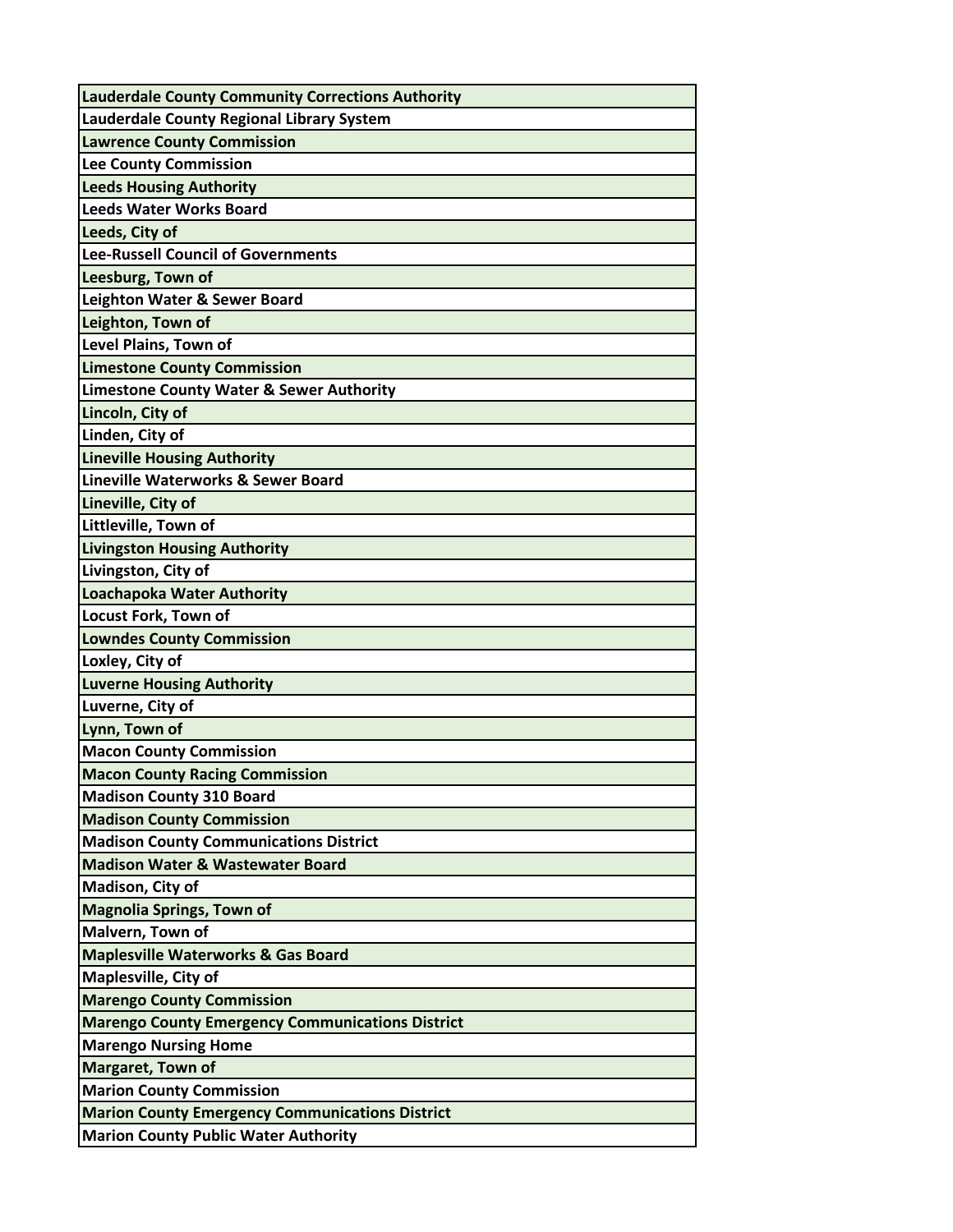| <b>Marion Housing Authority</b>                                         |
|-------------------------------------------------------------------------|
| Marion, City of                                                         |
| <b>Marshall County Commission</b>                                       |
| <b>Marshall County Community Punishment &amp; Corrections Authority</b> |
| <b>Marshall County Emergency Telephone Services</b>                     |
| <b>Marshall County Gas District</b>                                     |
| <b>Marshall-Jackson Mental Retardation Authority</b>                    |
| <b>McAdory Area Fire District</b>                                       |
| McIntosh, Town of                                                       |
| <b>Mental Health Center of North Central Alabama</b>                    |
| <b>Mentone, Town of</b>                                                 |
| Middle Alabama Area Agency on Aging                                     |
| Midfield, City of                                                       |
| Midway, Town of                                                         |
| <b>Mildred B. Harrison Library</b>                                      |
| Millbrook, City of                                                      |
| <b>Millport Housing Authority</b>                                       |
| Millport, Town of                                                       |
| <b>Mobile Airport Authority</b>                                         |
| <b>Mobile Area Water &amp; Sewer System</b>                             |
| <b>Mobile County Commission</b>                                         |
| <b>Mobile County Communications District</b>                            |
| <b>Mobile County Emergency Management Agency</b>                        |
| <b>Mobile County Health Department</b>                                  |
| <b>Mobile County Housing Authority</b>                                  |
| Mobile County Law Enforcement & Firefighters' Pension Fund              |
| <b>Mobile County Personnel Board</b>                                    |
| <b>Mobile County Racing Commission</b>                                  |
| <b>Mobile County Water, Sewer &amp; Fire Protection Authority</b>       |
| <b>Mobile Public Library</b>                                            |
| Mobile, City of                                                         |
| <b>Monroe County Commission</b>                                         |
| <b>Monroeville Housing Authority</b>                                    |
| <b>Monroeville Water Works Board</b>                                    |
| Monroeville, City of                                                    |
| <b>Montevallo Water Works &amp; Sewer Board</b>                         |
| Montevallo, City of                                                     |
| <b>Montgomery Area Mental Health Authority</b>                          |
| <b>Montgomery County Commission</b>                                     |
| <b>Montgomery County Soil &amp; Water Conservation District</b>         |
| <b>Montgomery Water Works &amp; Sanitary Sewer Board</b>                |
| Moody, City of                                                          |
| <b>Morgan County Commission</b>                                         |
| <b>Morgan County Emergency Management Communication District</b>        |
| <b>Morgan County Soil &amp; Water Conservation District</b>             |
| <b>Moulton Housing Authority</b>                                        |
| Moulton, City of                                                        |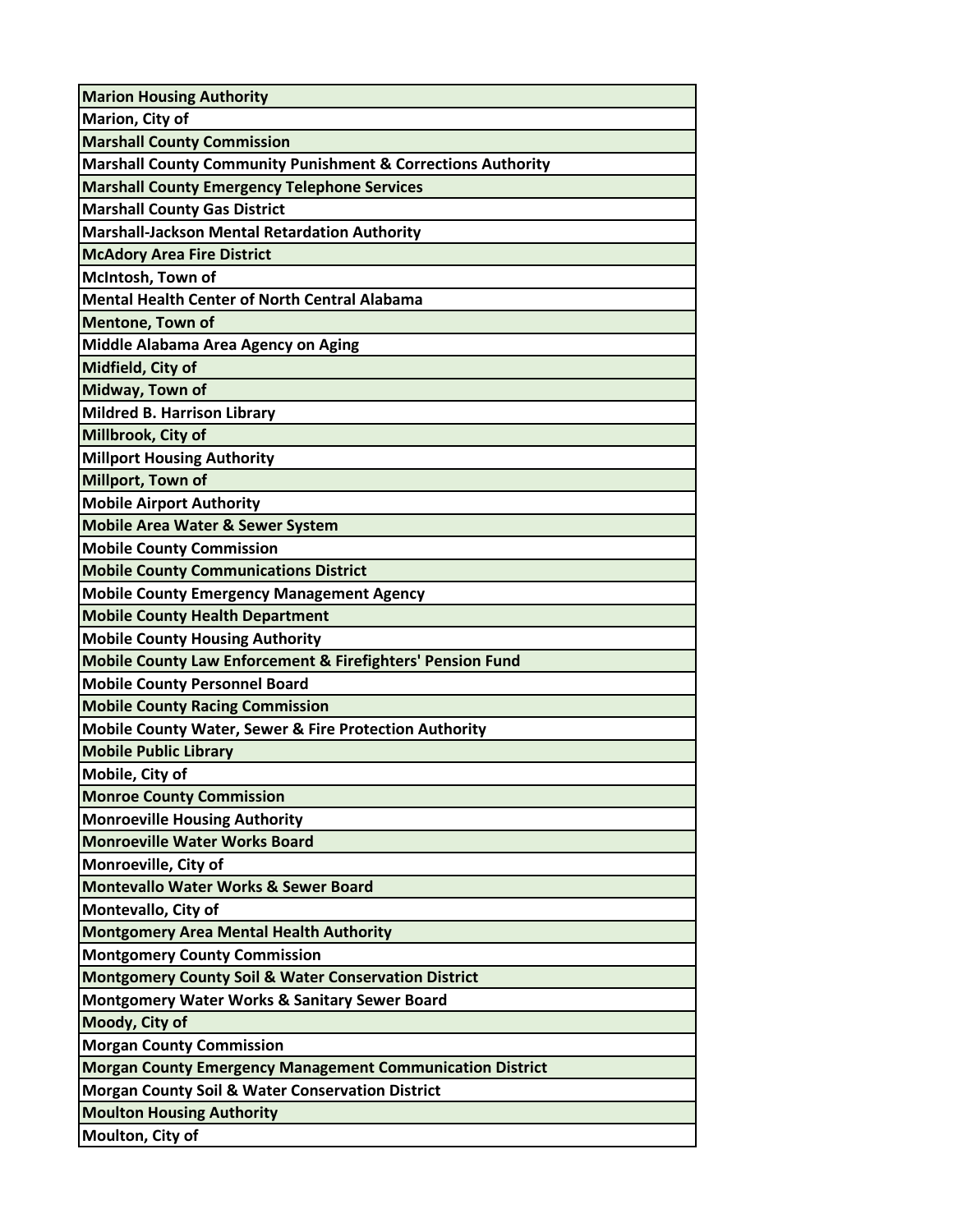| Moundville, City of                                              |
|------------------------------------------------------------------|
| <b>Mountain Brook Library Board</b>                              |
| <b>Mountain Brook Park &amp; Recreation Board</b>                |
| Mountain Brook, City of                                          |
| Mt. Vernon, Town of                                              |
| <b>Munford Water Authority</b>                                   |
| Munford, Town of                                                 |
| <b>Muscle Shoals Electric Board</b>                              |
| <b>Muscle Shoals Utilities Board</b>                             |
| <b>Muscle Shoals, City of</b>                                    |
| Myrtlewood, Town of                                              |
| Nauvoo, Town of                                                  |
| <b>NCA 310</b>                                                   |
| Nectar, Town of                                                  |
| New Hope, Town of                                                |
| New London Water, Sewer & Fire Protection Authority              |
| New Site, Town of                                                |
| <b>North Alabama Gas District</b>                                |
| <b>North Baldwin Utilities</b>                                   |
| <b>North Central Alabama Regional Council of Governments</b>     |
| <b>North Dallas County Water Authority</b>                       |
| <b>North Marshall Utilities Board</b>                            |
| <b>North Shelby County Fire &amp; Emergency Medical District</b> |
| <b>North Shelby Library</b>                                      |
| <b>Northeast Alabama MR/DD Authority</b>                         |
| Northeast Alabama Water, Sewer & Fire Protection District        |
| <b>Northeast Morgan County Water &amp; Sewer Authority</b>       |
| <b>Northport Housing Authority</b>                               |
| Northport, City of                                               |
| <b>Northwest Alabama Council of Local Governments</b>            |
| <b>Northwest Alabama Mental Health Center</b>                    |
| <b>Northwest Alabama Regional Airport</b>                        |
| Notasulga, Town of                                               |
| Oak Grove, Town of                                               |
| <b>Oakman Water Works Board</b>                                  |
| Oakman, Town of                                                  |
| <b>Odenville Utilities Board</b>                                 |
| Odenville, Town of                                               |
| <b>Ohatchee, Town of</b>                                         |
| <b>Oneonta Housing Authority</b>                                 |
| <b>Oneonta Utilities Board</b>                                   |
| Oneonta, City of                                                 |
| <b>Opelika Housing Authority</b>                                 |
| <b>Opelika Utilities Board</b>                                   |
| Opelika, City of                                                 |
| <b>Opp Utilities Board</b>                                       |
| Opp, City of                                                     |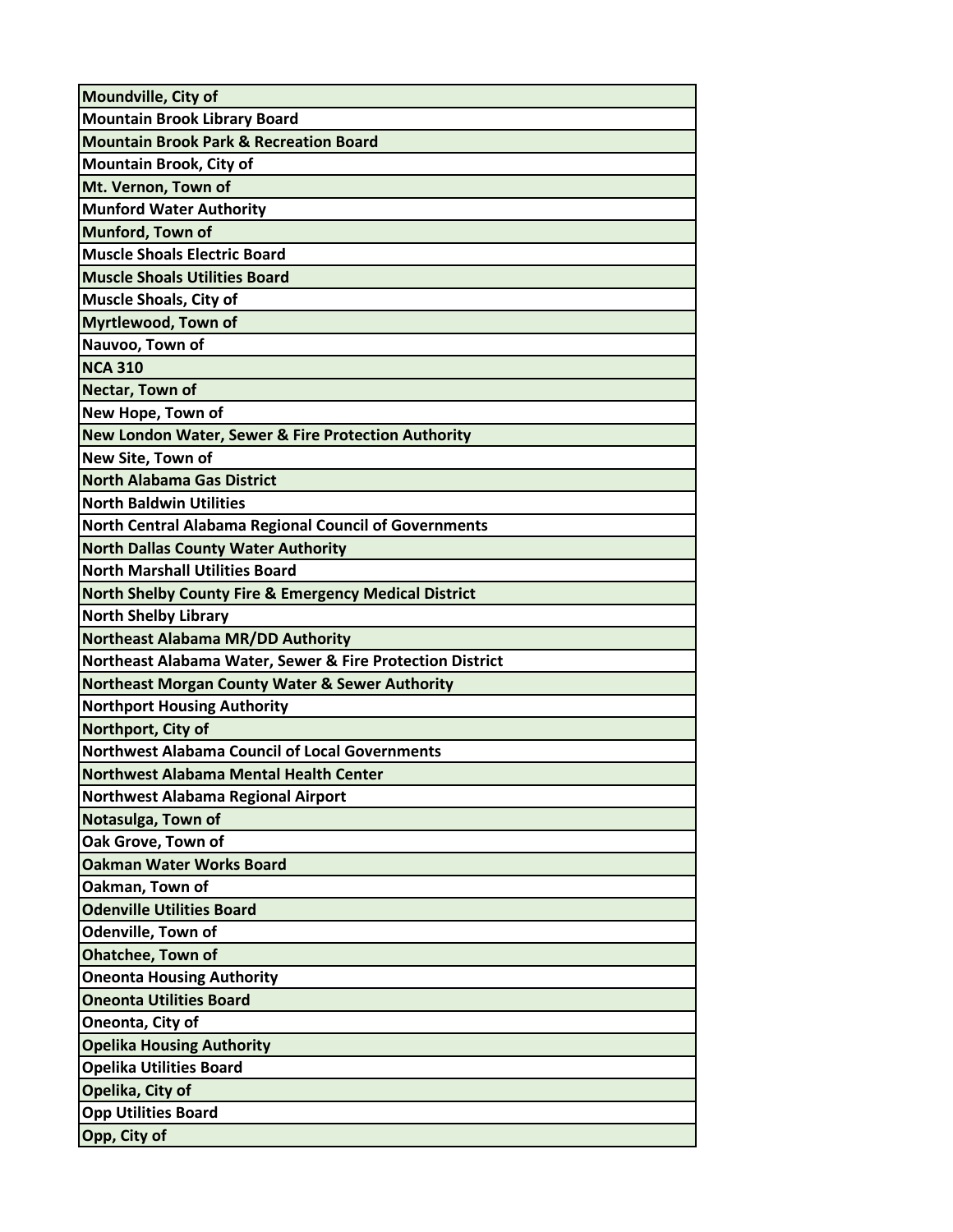| <b>Orange Beach Water, Sewer &amp; Fire Protection Authority</b> |
|------------------------------------------------------------------|
| <b>Orange Beach, Town of</b>                                     |
| <b>Owassa/Brownville Water Authority</b>                         |
| <b>Owens Cross Roads Water Authority</b>                         |
| <b>Owens Cross Roads, City of</b>                                |
| <b>Oxford Emergency Medical Services</b>                         |
| Oxford, City of                                                  |
| <b>Ozark Utilities Board</b>                                     |
| Ozark, City of                                                   |
| <b>Ozark-Dale County E911</b>                                    |
| <b>Parrish Water Works &amp; Sewer Board</b>                     |
| Parrish, Town of                                                 |
| Pelham, City of                                                  |
| <b>Pell City Housing Authority</b>                               |
| Pell City, City of                                               |
| <b>Pennington Utilities Board</b>                                |
| Pennington, City of                                              |
| <b>Perdido Bay Water, Sewer and Fire Protection District</b>     |
| <b>Perry County Commission</b>                                   |
| <b>Perry County E911</b>                                         |
| <b>Phenix City Utilities</b>                                     |
| Phenix City, City of                                             |
| <b>Phil Campbell Housing Authority</b>                           |
| Phil Campbell Water Works & Sewer Board                          |
| <b>Phil Campbell, Town of</b>                                    |
| <b>Pickens County Commission</b>                                 |
| <b>Pickens County Cooperative Library</b>                        |
| <b>Pickens County E911 Board</b>                                 |
| <b>Pickens County Water Authority</b>                            |
| <b>Piedmont Housing Authority</b>                                |
| Piedmont, City of                                                |
| <b>Pike County Commission</b>                                    |
| <b>Pike County Communications District</b>                       |
| <b>Pike County Soil &amp; Water Conservation District</b>        |
| <b>Pike County Water Authority</b>                               |
| <b>Pike Road Volunteer Fire Protection Authority</b>             |
| Pike Road, Town of                                               |
| <b>Pine Bluff Water Authority</b>                                |
| Pine Hill, Town of                                               |
| <b>Pine Level Water Authority</b>                                |
| Pinson, City of                                                  |
| Pisgah, Town of                                                  |
| <b>Pleasant Grove, City of</b>                                   |
| <b>Prattville Housing Authority</b>                              |
| <b>Prattville Water Works Board</b>                              |
| Prattville, City of                                              |
| Priceville, Town of                                              |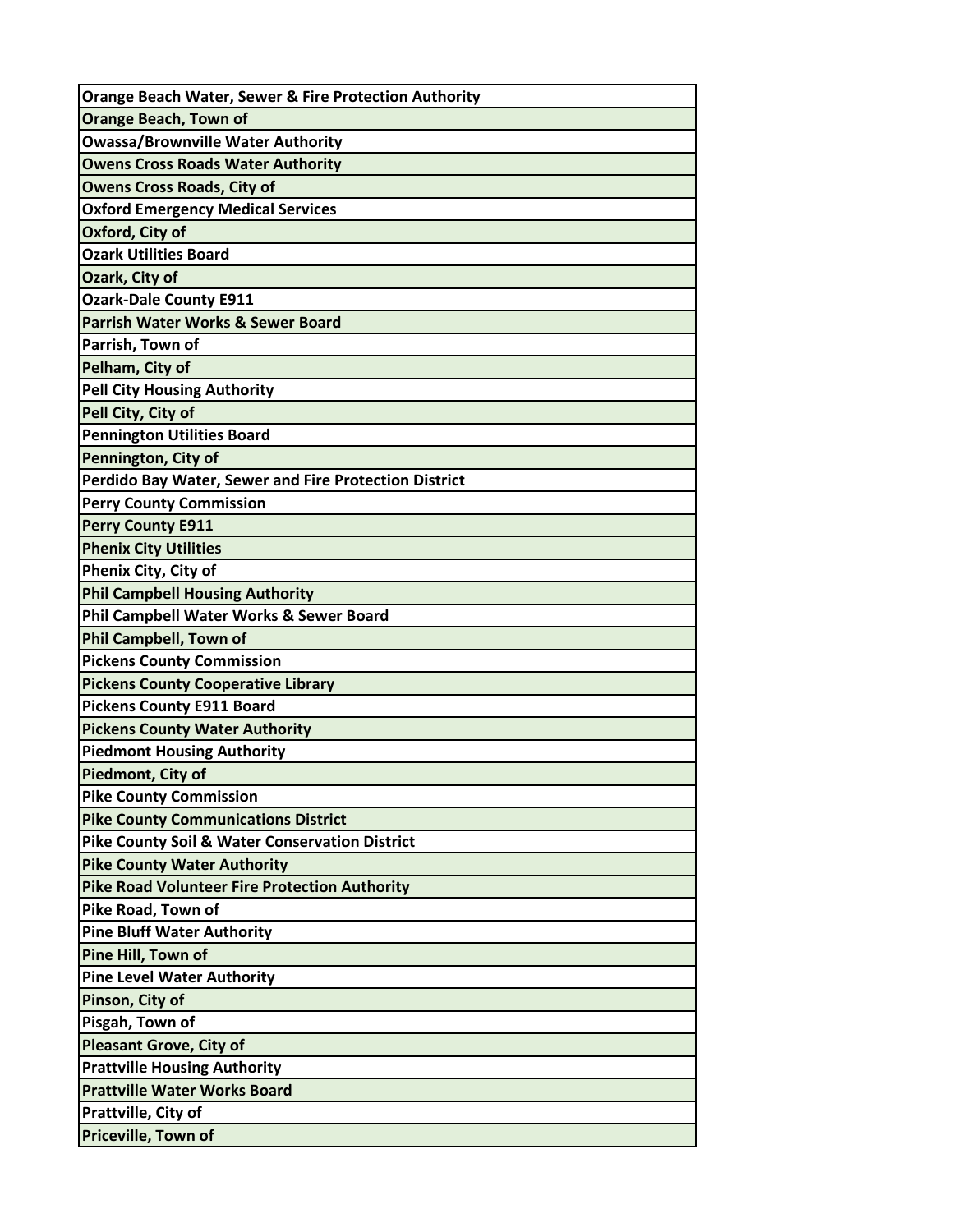| <b>Prichard Housing Authority</b>                                 |
|-------------------------------------------------------------------|
| Pryor Field Airport Authority, The                                |
| <b>Quint-Mar Water Authority</b>                                  |
| <b>Ragland Water Works Board</b>                                  |
| Ragland, Town of                                                  |
| <b>Rainbow City Utilities Board</b>                               |
| Rainbow City, City of                                             |
| Rainsville, City of                                               |
| <b>Randolph County Commission</b>                                 |
| <b>Randolph County E911</b>                                       |
| <b>Red Bay Housing Authority</b>                                  |
| Red Bay Water Works & Gas Board                                   |
| Red Bay, City of                                                  |
| <b>Reform Housing Authority</b>                                   |
| Reform, City of                                                   |
| Regional Housing Authority of Lawrence, Cullman & Morgan Counties |
| Rehobeth, City of                                                 |
| <b>Remlap-Pine Mountain Water Authority</b>                       |
| Repton, Town of                                                   |
| <b>Riverbend Center for Mental Health</b>                         |
| Riverside, Town of                                                |
| <b>Roanoke Utility Board</b>                                      |
| Roanoke, City of                                                  |
| Robertsdale, City of                                              |
| <b>Rockford Utilities Board</b>                                   |
| Rockford, City of                                                 |
| <b>Rocky Ridge Fire District</b>                                  |
| <b>Rogersville Water Works &amp; Sewer Board</b>                  |
| Rogersville, Town of                                              |
| <b>Russell County Commission</b>                                  |
| <b>Russell County Emergency Communications District</b>           |
| <b>Russell County Soil &amp; Water Conservation District</b>      |
| <b>Russell County Water Authority</b>                             |
| <b>Russellville Electric Board</b>                                |
| <b>Russellville Gas Board</b>                                     |
| <b>Russellville Housing Authority</b>                             |
| <b>Russellville Water &amp; Sewer Board</b>                       |
| <b>Russellville, City of</b>                                      |
| Rutledge, Town of                                                 |
| Samson, City of                                                   |
| <b>Saraland Water Service</b>                                     |
| Saraland, City of                                                 |
| <b>Sardis City Water Board</b>                                    |
| Sardis, City of                                                   |
| <b>Satsuma Water Works Board</b>                                  |
| Satsuma, City of                                                  |
| <b>Scottsboro Electric Power Board</b>                            |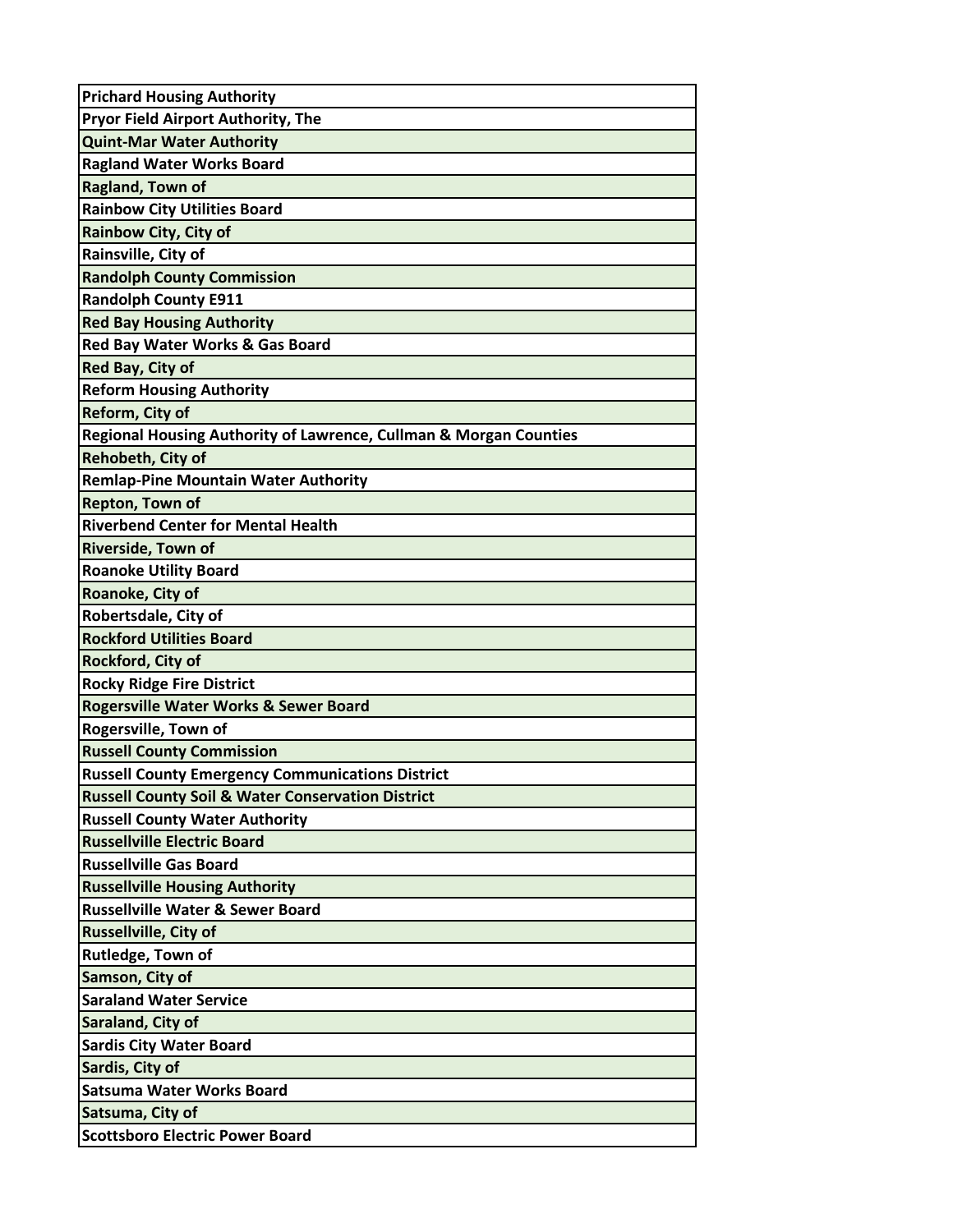| <b>Scottsboro Housing Authority</b>                                     |
|-------------------------------------------------------------------------|
| <b>Scottsboro Public Library</b>                                        |
| <b>Scottsboro Public Park &amp; Recreation Board</b>                    |
| Scottsboro Waterworks, Sewer & Gas Board                                |
| Scottsboro, City of                                                     |
| <b>Section Waterworks Board</b>                                         |
| Section, Town of                                                        |
| <b>Selma Housing Authority</b>                                          |
| <b>Selma Water &amp; Sewer Board</b>                                    |
| Selma, City of                                                          |
| Semmes, City of                                                         |
| <b>Sheffield Utilities Board</b>                                        |
| Sheffield, City of                                                      |
| <b>Shelby County Commission</b>                                         |
| <b>Shelby County Community Corrections</b>                              |
| <b>Shelby County Emergency Management Communications District</b>       |
| <b>Shelby County Soil Conservation District</b>                         |
| Shoals Committee on Programs & Employment for the Mentally Retarded     |
| <b>Shoals Economic Development Authority</b>                            |
| <b>Shoals Solid Waste Disposal Authority</b>                            |
| Shorter, Town of                                                        |
| Silas, Town of                                                          |
| Silverhill, Town of                                                     |
| Skyline, Town of                                                        |
| <b>Slocomb Waterworks &amp; Sewer Board</b>                             |
| Slocomb, Town of                                                        |
| <b>Smiths Station, City of</b>                                          |
| <b>Smiths Water &amp; Sewer Authority</b>                               |
| Snead, Town of                                                          |
| Somerville, Town of                                                     |
| <b>South Alabama Gas District</b>                                       |
| <b>South Alabama Regional Planning Commission</b>                       |
| South Central Alabama Development Commission                            |
| South Central Alabama Mental Health Board                               |
| South Central Alabama Regional Housing Authority                        |
| <b>South Crenshaw County Water Authority</b>                            |
| South Marengo County Water & Fire Protection Authority                  |
| <b>Southeast Alabama Regional Planning &amp; Development Commission</b> |
| Southeast Alabama Solid Waste Disposal Authority                        |
| <b>Southeast Alabama Youth Services</b>                                 |
| Southern Alabama Regional Council on Aging                              |
| <b>Southside Water Works &amp; Sewer Board</b>                          |
| Southside, City of                                                      |
| <b>Southwest Alabama Water Authority</b>                                |
| <b>Spanish Fort Fire Rescue Department</b>                              |
| <b>Spanish Fort, City of</b>                                            |
| <b>SpectraCare Health Systems</b>                                       |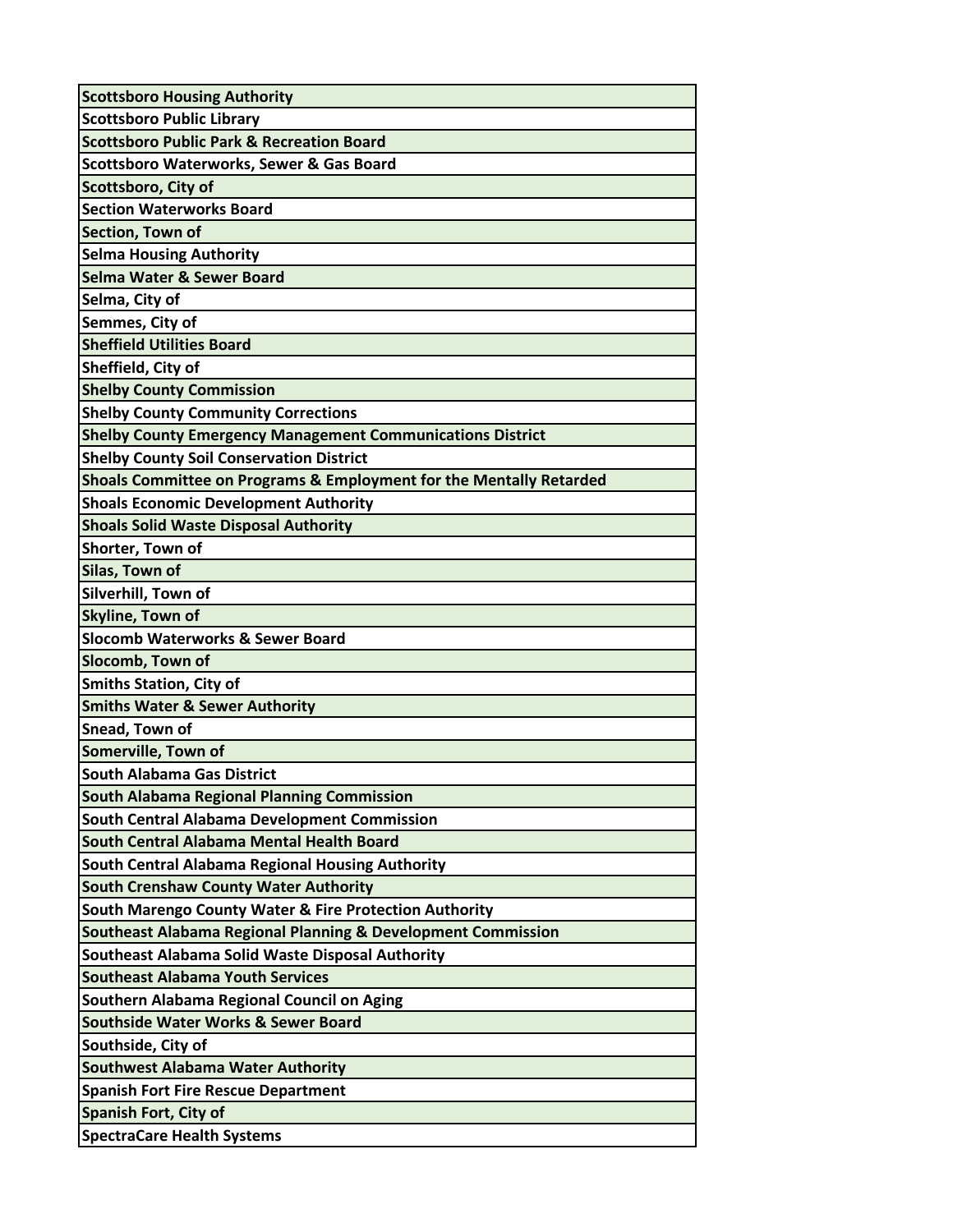| Springville, Town of                                                     |
|--------------------------------------------------------------------------|
| <b>St. Clair County Commission</b>                                       |
| <b>St. Clair County Community Punishment &amp; Corrections Authority</b> |
| St. Clair County Industrial Development Board                            |
| St. Clair County Soil & Water Conservation District                      |
| St. Florian, Town of                                                     |
| <b>Star-Mindingall Water &amp; Fire Protection Authority</b>             |
| Steele, Town of                                                          |
| <b>Stevenson Housing Authority</b>                                       |
| <b>Stevenson Utilities Board</b>                                         |
| Stevenson, City of                                                       |
| <b>Stewartville Water Authority</b>                                      |
| <b>Sulligent Housing Authority</b>                                       |
| Sulligent, City of                                                       |
| <b>Sumiton Housing Authority</b>                                         |
| Sumiton, City of                                                         |
| Summerdale, Town of                                                      |
| <b>Sumter County Commission</b>                                          |
| <b>Sumter County Industrial Development Authority</b>                    |
| <b>Sumter County Soil &amp; Water Conservation District</b>              |
| <b>Sumter County Water Authority</b>                                     |
| <b>Sylacauga Parks &amp; Recreation Board</b>                            |
| <b>Sylacauga Utilities Board</b>                                         |
| Sylacauga, City of                                                       |
| <b>Sylvan Springs, Town of</b>                                           |
| Sylvania, Town of                                                        |
| <b>Talladega County Commission</b>                                       |
| <b>Talladega County Emergency Management Communications District</b>     |
| <b>Talladega County Soil &amp; Water Conservation District</b>           |
| <b>Talladega, City of</b>                                                |
| <b>Tallapoosa County Commission</b>                                      |
| Tallassee, City of                                                       |
| <b>Tarrant Alabama Housing Authority</b>                                 |
| <b>Tarrant Electric System</b>                                           |
| Tarrant, City of                                                         |
| Taylor, Town of                                                          |
| Thomaston, Town of                                                       |
| Thomasville, City of                                                     |
| Thorsby, Town of                                                         |
| Top of Alabama Regional Council of Governments                           |
| Top Trails Public Park Authority of the Cities of Lincoln and Talladega  |
| Town Creek, Town of                                                      |
| Triana, City of                                                          |
| <b>TriCounty Agency for Intellectual Disabilities</b>                    |
| <b>Trinity, Town of</b>                                                  |
| <b>Troy Housing Authority</b>                                            |
| Troy, City of                                                            |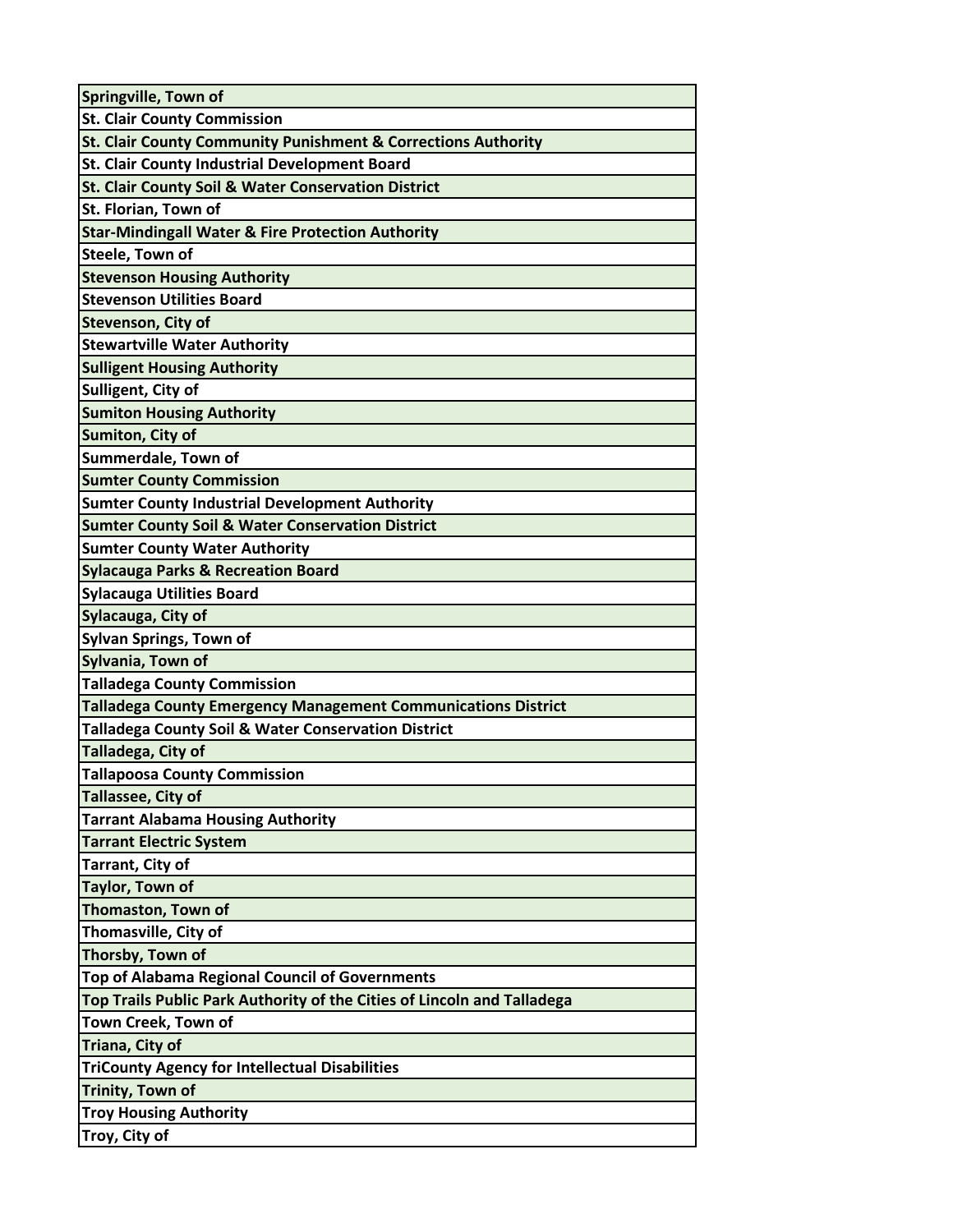| <b>Trussville Utilities Board</b>                                       |
|-------------------------------------------------------------------------|
| Trussville, City of                                                     |
| <b>Turnerville Water &amp; Fire Protection District</b>                 |
| <b>Tuscaloosa County 911</b>                                            |
| <b>Tuscaloosa County Commission</b>                                     |
| <b>Tuscaloosa County Community Punishment and Corrections Authority</b> |
| <b>Tuscaloosa County Industrial Development Authority</b>               |
| <b>Tuscaloosa County Office of Public Defender</b>                      |
| <b>Tuscaloosa County Park &amp; Recreation Authority</b>                |
| <b>Tuscaloosa County Parking &amp; Transit Authority</b>                |
| <b>Tuscaloosa County Soil &amp; Water Conservation District</b>         |
| <b>Tuscaloosa County Special Tax Board</b>                              |
| <b>Tuscaloosa Housing Authority</b>                                     |
| <b>Tuscaloosa Public Library</b>                                        |
| Tuscaloosa, City of                                                     |
| Tuscumbia, City of                                                      |
| <b>Tuskegee Utilities Board</b>                                         |
| Tuskegee, City of                                                       |
| <b>Union Grove Utilities Board</b>                                      |
| <b>Union Springs Utilities Board</b>                                    |
| <b>Union Springs, City of</b>                                           |
| <b>Uniontown Housing Authority</b>                                      |
| <b>Uniontown Utilities Board</b>                                        |
| Uniontown, Town of                                                      |
| <b>USS Alabama Battleship Commission</b>                                |
| <b>Valley Grande, City of</b>                                           |
| <b>Valley Head Water Works Board</b>                                    |
| <b>Valley Head, City of</b>                                             |
| <b>Valley Housing Authority</b>                                         |
| Valley, City of                                                         |
| Vance, Town of                                                          |
| <b>Vernon Housing Authority</b>                                         |
| Vernon, City of                                                         |
| Vestavia Hills, City of                                                 |
| <b>Vincent, City of</b>                                                 |
| <b>Von Braun Civic Center</b>                                           |
| <b>Wadley, Town of</b>                                                  |
| <b>Walker County Commission</b>                                         |
| <b>Walker County E9-1-1 District</b>                                    |
| <b>Walker County Housing Authority</b>                                  |
| <b>Walker County Soil &amp; Water Conservation District</b>             |
| <b>Wall Street Water Authority</b>                                      |
| <b>Walnut Hill Water Authority</b>                                      |
| <b>Warrior River Water Authority</b>                                    |
| <b>Warrior, City of</b>                                                 |
| <b>Washington County Commission</b>                                     |
| <b>Washington County E911 Communication District</b>                    |